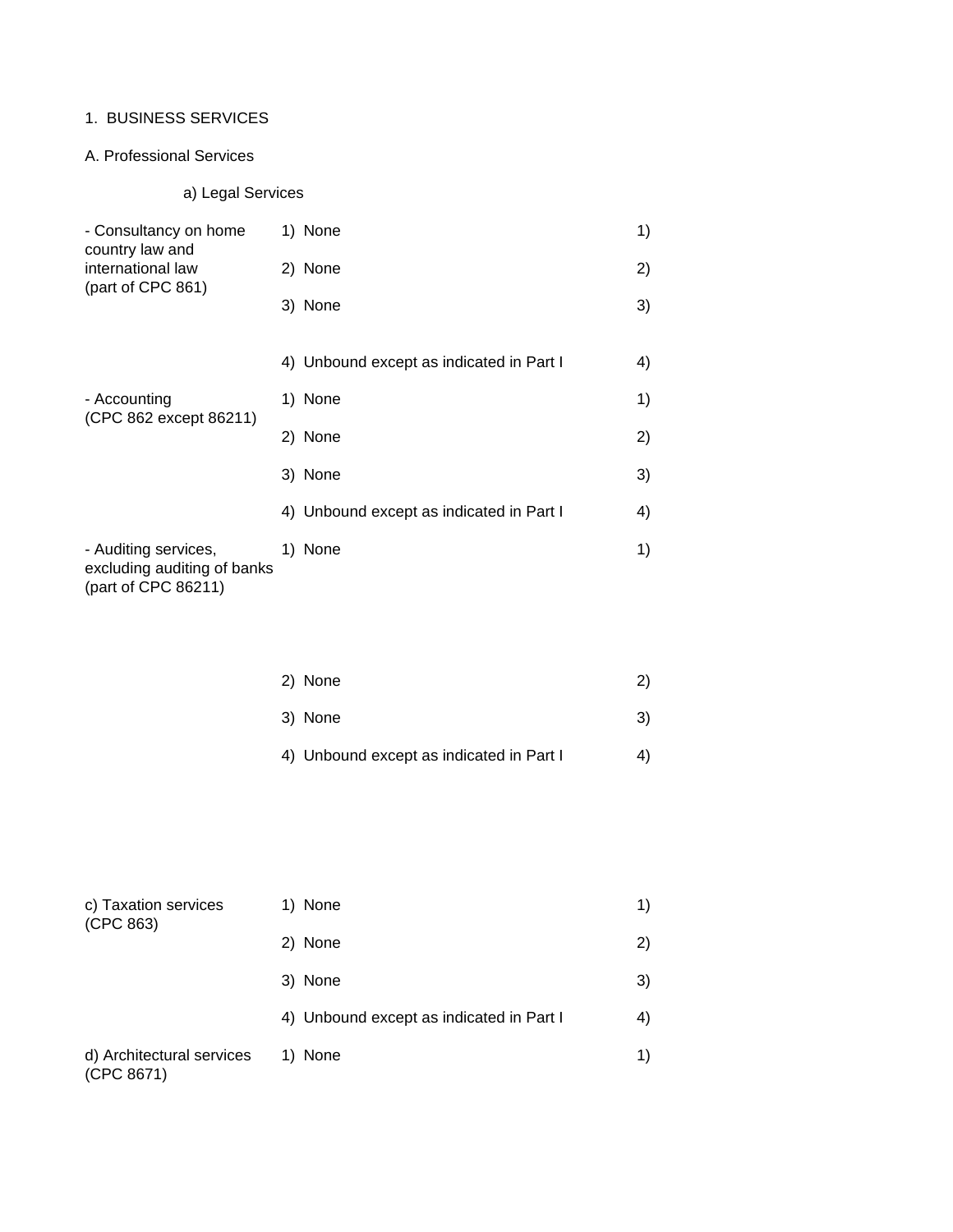|  | 2) None |  |  |
|--|---------|--|--|
|--|---------|--|--|

- $3)$  None  $3)$
- 4) Unbound except as indicated in Part I 4)

| e) Engineering services | 1) None |  |
|-------------------------|---------|--|
| (CPC 8672)              |         |  |

| 2) None | 2) |
|---------|----|
| 3) None | 3) |

4) Unbound except as indicated in Part I 4)

| f) Integrated engineering<br>services            | 1) None                                  | 1) |
|--------------------------------------------------|------------------------------------------|----|
| (CPC 8673)                                       | 2) None                                  | 2) |
|                                                  | 3) None                                  | 3) |
|                                                  | 4) Unbound except as indicated in Part I | 4) |
| g) Urban planning and<br>landscape architectural | 1) None                                  | 1) |
| services                                         | None                                     | 2) |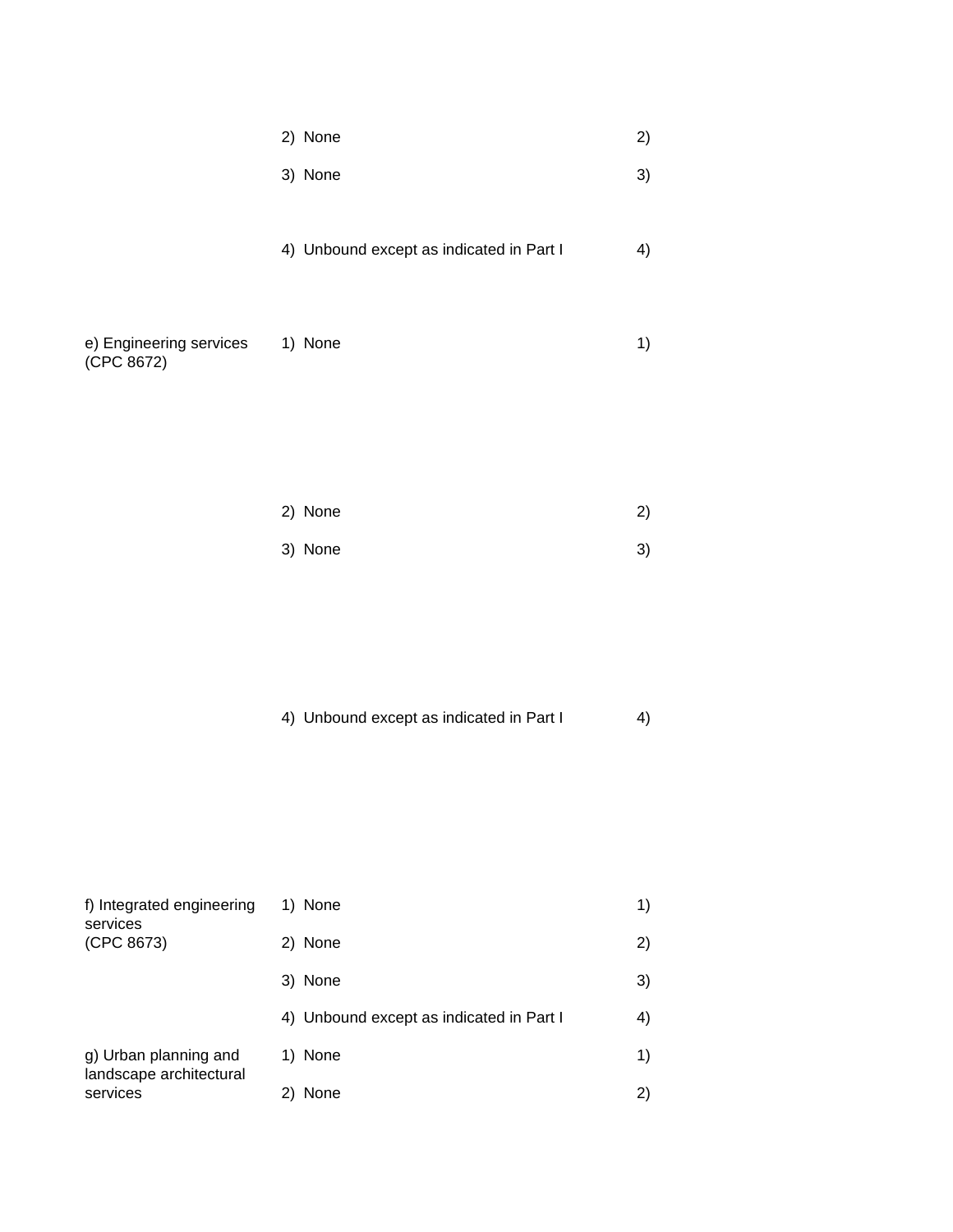| (CPC 8674) |  |
|------------|--|
|------------|--|

| (CPC 8674)                                                                                  |                                          |    |
|---------------------------------------------------------------------------------------------|------------------------------------------|----|
|                                                                                             | 3) None                                  | 3) |
|                                                                                             | 4) Unbound except as indicated in Part I | 4) |
| h) Medical and dental                                                                       | 1) None                                  | 1) |
| services<br>(CPC 9312)                                                                      | 2) None                                  | 2) |
|                                                                                             | 3) Unbound                               | 3) |
|                                                                                             | 4) Unbound                               | 4) |
| i) Veterinary surgeons<br>(CPC 932)                                                         | 1) None                                  | 1) |
|                                                                                             | 2) None                                  | 2) |
|                                                                                             | 3) Unbound                               | 3) |
|                                                                                             | 4) Unbound                               | 4) |
| B. Computer and Related<br><b>Services</b>                                                  |                                          |    |
| a) Consultancy services<br>related to the installation of<br>computer hardware<br>(CPC 841) | 1) None                                  | 1) |
|                                                                                             | 2) None                                  | 2) |
|                                                                                             | 3) None                                  | 3) |
|                                                                                             | 4) Unbound except as indicated in Part I | 4) |
| b) Software implementation 1) None                                                          |                                          | 1) |
| services<br>(CPC 842)                                                                       | 2) None                                  | 2) |
|                                                                                             | 3) None                                  | 3) |
|                                                                                             | 4) Unbound except as indicated in Part I | 4) |
| c) Data processing<br>services                                                              | 1) None                                  | 1) |
| (CPC 843)                                                                                   | 2) None                                  | 2) |
|                                                                                             | 3) None                                  | 3) |
|                                                                                             | 4) Unbound except as indicated in Part I | 4) |
| d) Data base services                                                                       | 1) None                                  | 1) |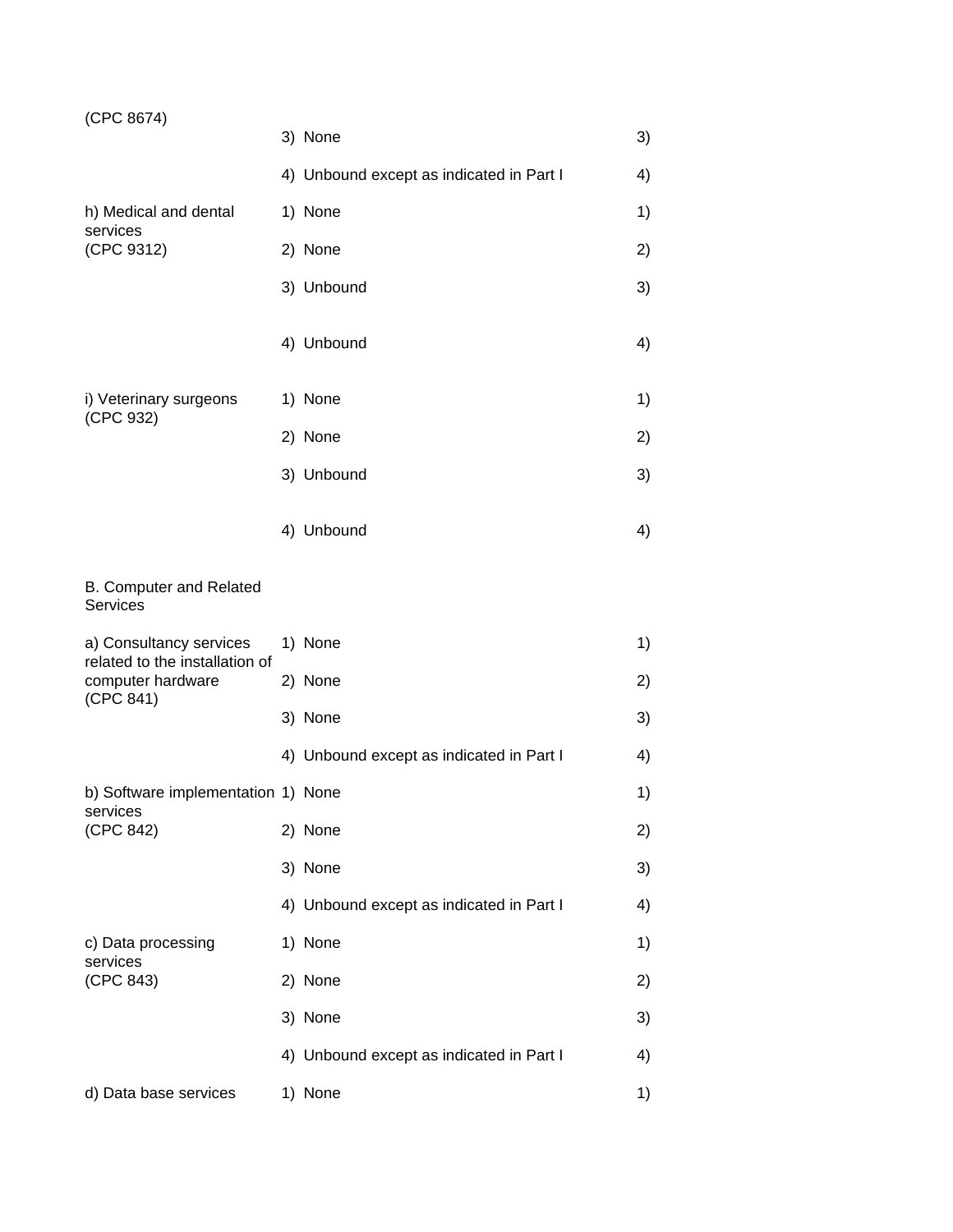| (CPC 844) |  |
|-----------|--|
|-----------|--|

|                                                                                 | 2) None                                  | 2) |
|---------------------------------------------------------------------------------|------------------------------------------|----|
|                                                                                 | 3) None                                  | 3) |
|                                                                                 | 4) Unbound except as indicated in Part I | 4) |
| e) Other                                                                        |                                          |    |
| - Maintenance and repair<br>services of office                                  | 1) None                                  | 1) |
| machinery and equipment<br>including computers                                  | 2) None                                  | 2) |
| (CPC 845)                                                                       | 3) None                                  | 3) |
|                                                                                 | 4) Unbound except as indicated in Part I | 4) |
| - Data preparation services 1) None<br>(CPC 8491)                               |                                          | 1) |
|                                                                                 | 2) None                                  | 2) |
|                                                                                 | 3) None                                  | 3) |
|                                                                                 | 4) Unbound except as indicated in Part I | 4) |
| C. Research and<br><b>Development Services</b>                                  |                                          |    |
| - R&D services on natural                                                       | 1) None                                  | 1) |
| sciences, excluding<br>projects financed in whole<br>or in part by public funds | 2) None                                  | 2) |
| (part of CPC 851)                                                               | 3) None                                  | 3) |
|                                                                                 | 4) Unbound except as indicated in Part I | 4) |
| - R&D services on social<br>sciences, excluding                                 | 1) None                                  | 1) |
| projects financed in whole<br>or in part by public funds                        | 2) None                                  | 2) |
| (part of CPC 852)                                                               | 3) None                                  | 3) |
|                                                                                 | 4) Unbound except as indicated in Part I | 4) |
| - Interdisciplinary R&D<br>services, excluding                                  | 1) None                                  | 1) |
| projects financed in whole<br>or in part by public funds                        | 2) None                                  | 2) |
| (part of CPC 853)                                                               | 3) None                                  | 3) |
|                                                                                 | 4) Unbound except as indicated in Part I | 4) |

E. Rental/Leasing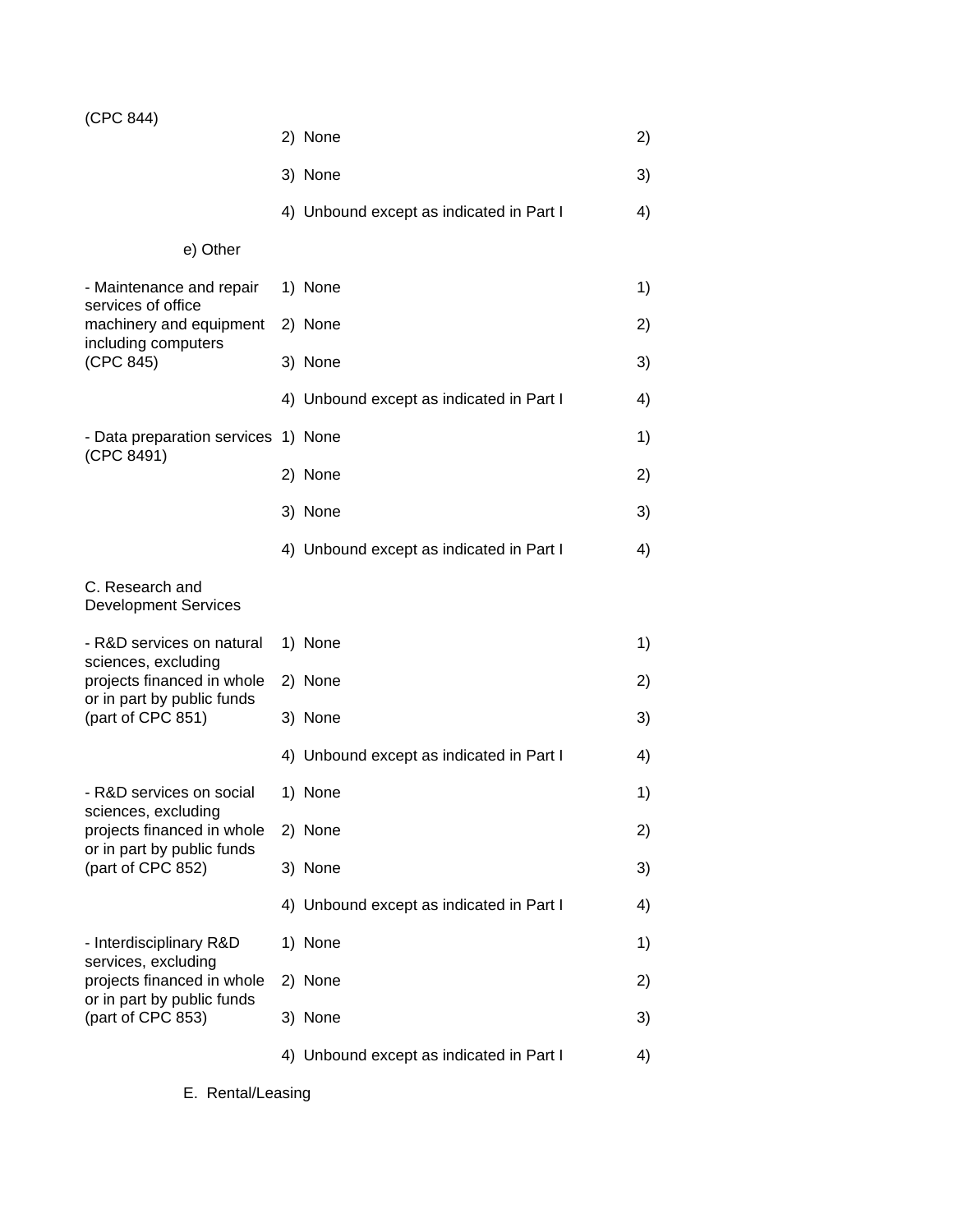# without Operators

| - For maritime transport                                           | 1) Unbound                                                                                                                                                                                                                                                                              | 1) |
|--------------------------------------------------------------------|-----------------------------------------------------------------------------------------------------------------------------------------------------------------------------------------------------------------------------------------------------------------------------------------|----|
| services<br>(part of CPC 83103)                                    | 2) None                                                                                                                                                                                                                                                                                 | 2) |
|                                                                    | 3) In order to sail under Swiss flag, vessels<br>must be 100 per cent owned and controlled<br>by Swiss nationals, 3/4 of which having<br>residency in Switzerland                                                                                                                       | 3) |
|                                                                    | 4) Unbound except as indicated in Part I                                                                                                                                                                                                                                                | 4) |
| - For internal waterways<br>transport on the Rhine                 | 1) Unbound                                                                                                                                                                                                                                                                              | 1) |
| (part of CPC 83103)                                                | 2) None                                                                                                                                                                                                                                                                                 | 2) |
|                                                                    | 3) In order to sail under Swiss flag, vessels<br>must be owned by a company which is<br>substantially influenced (66 per cent of<br>capital and vote) by persons domiciled in<br>Switzerland or in a country according to<br>the Mannheim Convention and the protocols<br>related to it | 3) |
|                                                                    | 4) Unbound except as indicated in Part I;<br>commercial presence in Switzerland<br>required                                                                                                                                                                                             | 4) |
| b) Relating to aircraft                                            |                                                                                                                                                                                                                                                                                         |    |
| - Relating to aircraft,                                            | 1) None                                                                                                                                                                                                                                                                                 | 1) |
| excluding rental/leasing to<br>companies flying on regular 2) None |                                                                                                                                                                                                                                                                                         | 2) |
| schedule or on charter<br>(part of CPC 83104)                      | 3) None                                                                                                                                                                                                                                                                                 | 3) |
|                                                                    | 4) Unbound except as indicated in Part I                                                                                                                                                                                                                                                | 4) |
| c) Relating to other                                               | 1) None                                                                                                                                                                                                                                                                                 | 1) |
| transport equipment<br>(CPC 83101 + (83102 +<br>83105)             | 2) None                                                                                                                                                                                                                                                                                 | 2) |
|                                                                    | 3) None                                                                                                                                                                                                                                                                                 | 3) |
|                                                                    | 4) Unbound except as indicated in Part I                                                                                                                                                                                                                                                | 4) |
| d) Relating to other<br>machinery and equipment                    | 1) None                                                                                                                                                                                                                                                                                 | 1) |
| (CPC 83106 - 83109)                                                | 2) None                                                                                                                                                                                                                                                                                 | 2) |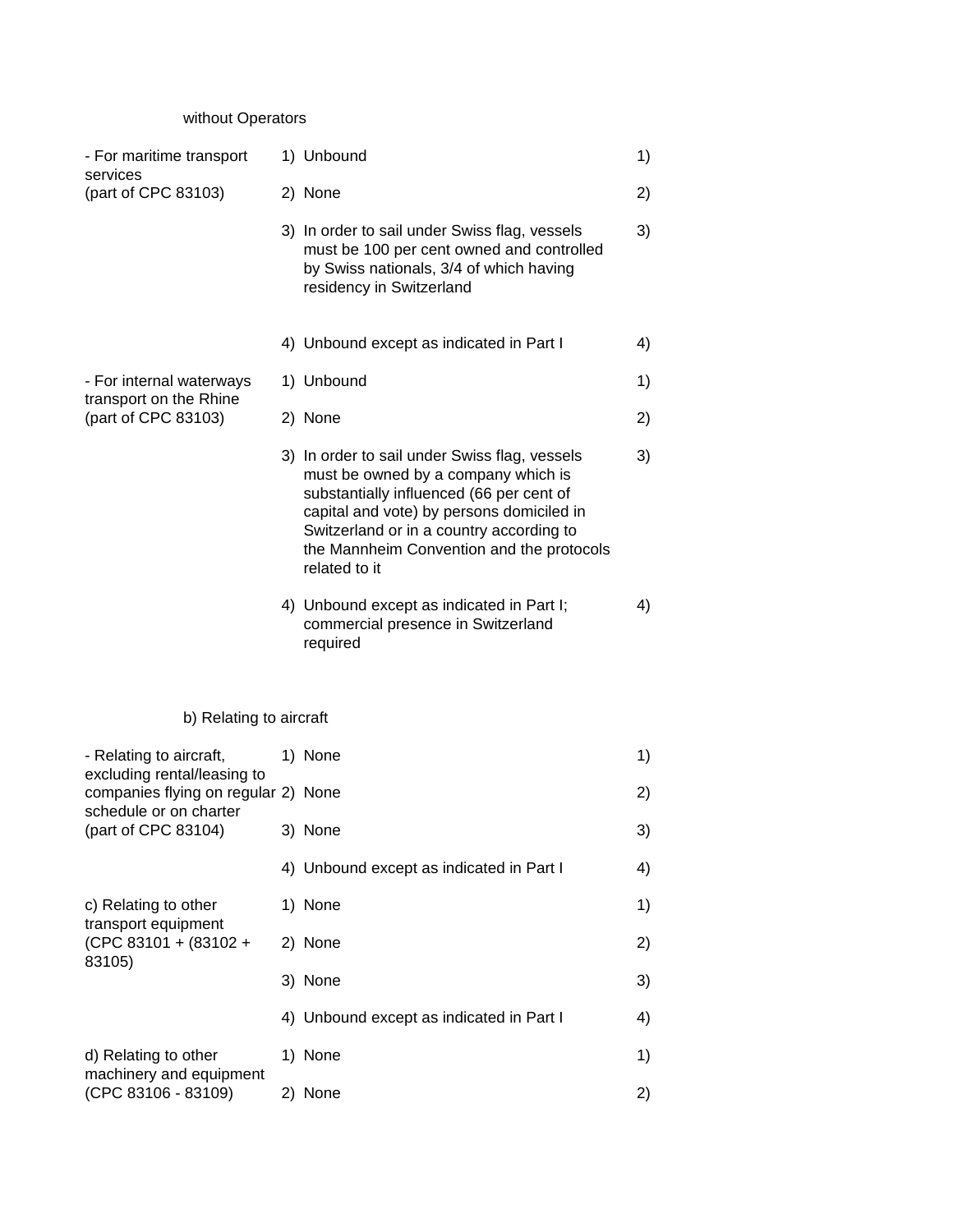|                                                                                                                                          | 3) None                                                              | 3) |
|------------------------------------------------------------------------------------------------------------------------------------------|----------------------------------------------------------------------|----|
|                                                                                                                                          | 4) Unbound except as indicated in Part I                             | 4) |
| F. Other Business Services                                                                                                               |                                                                      |    |
| a) Advertising Services                                                                                                                  |                                                                      |    |
| - Advertising services<br>(including direct mail                                                                                         | 1) None                                                              | 1) |
| advertising), excluding<br>outdoor advertising and                                                                                       | 2) None                                                              | 2) |
| excluding advertising for<br>goods subject to import                                                                                     | 3) None                                                              | 3) |
| pharmaceutical products,<br>alcohol, tobacco, toxics,<br>explosives, weapons and<br>ammunition<br>(part of CPC $8711 +$ part of<br>8712) | authorization and excluding 4) Unbound except as indicated in Part I | 4) |
| b) Market research and                                                                                                                   | 1) None                                                              | 1) |
| public opinion polling<br>(CPC 864)                                                                                                      | 2) None                                                              | 2) |
|                                                                                                                                          | 3) None                                                              | 3) |
|                                                                                                                                          | 4) Unbound except as indicated in Part I                             | 4) |
| c) Management consulting<br>services                                                                                                     | 1) None                                                              | 1) |
| (CPC 865)                                                                                                                                | 2) None                                                              | 2) |
|                                                                                                                                          | 3) None                                                              | 3) |
|                                                                                                                                          | 4) Unbound except as indicated in Part I                             | 4) |
| d) Services related to<br>management consulting                                                                                          | 1) None                                                              | 1) |
| (CPC 866)                                                                                                                                | 2) None                                                              | 2) |
|                                                                                                                                          | 3) None                                                              | 3) |
|                                                                                                                                          | 4) Unbound except as indicated in Part I                             | 4) |
| e) Technical testing and<br>analysis services                                                                                            | 1) None                                                              | 1) |
| (CPC 8676)                                                                                                                               | 2) None                                                              | 2) |
|                                                                                                                                          | 3) None                                                              | 3) |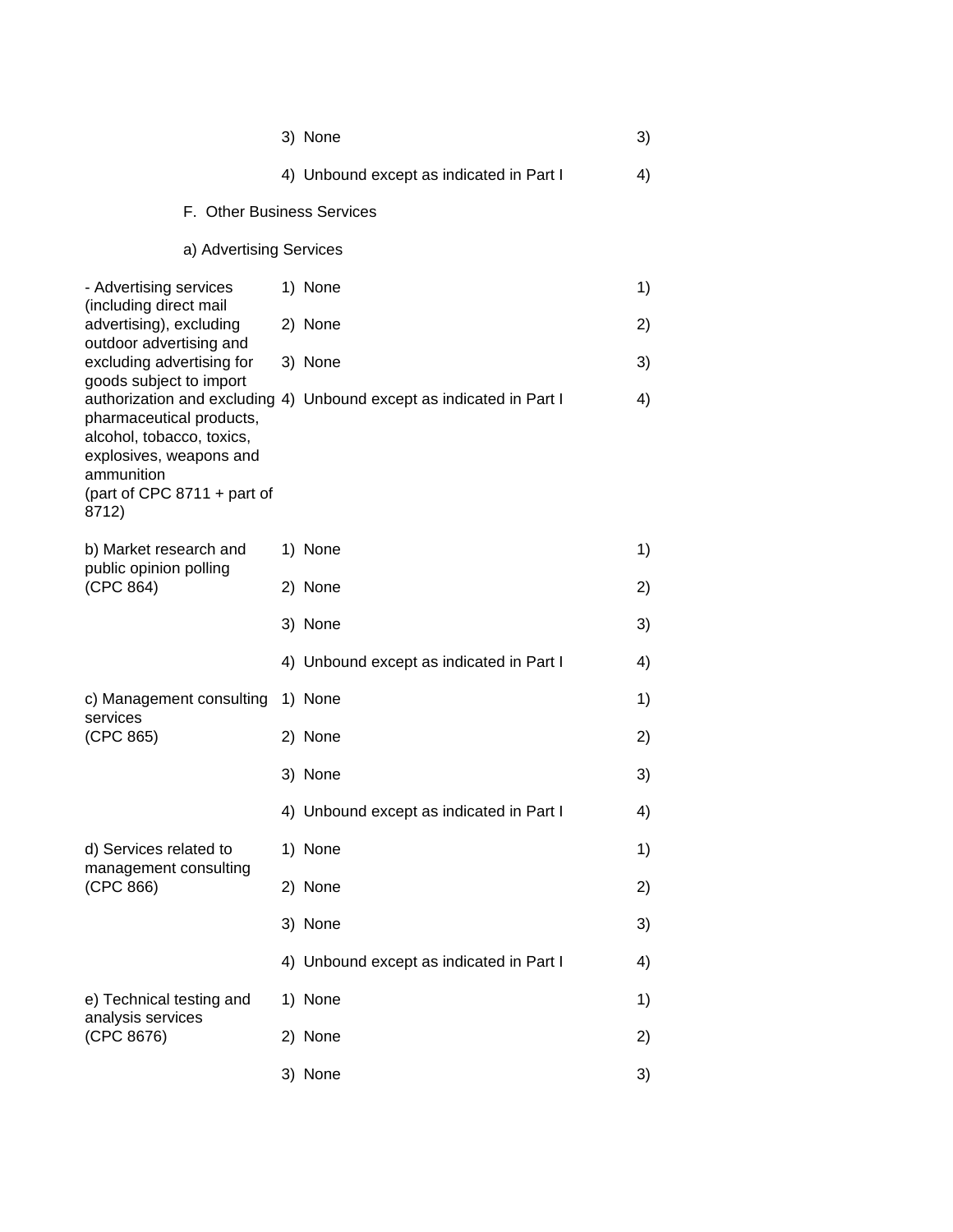|                                                                                                                                                   | 4) Unbound except as indicated in Part I | 4) |
|---------------------------------------------------------------------------------------------------------------------------------------------------|------------------------------------------|----|
| f) Services incidental to<br>agriculture, hunting and<br>forestry                                                                                 |                                          |    |
| - Consulting services on<br>agriculture, hunting and                                                                                              | 1) None                                  | 1) |
| forestry                                                                                                                                          | 2) None                                  | 2) |
| (part of CPC 881)                                                                                                                                 | 3) None                                  | 3) |
|                                                                                                                                                   | 4) Unbound except as indicated in Part I | 4) |
|                                                                                                                                                   | g) Services incidental to fishing        |    |
| - Consulting services                                                                                                                             | 1) None                                  | 1) |
| relating to fishing<br>(part of CPC 882)                                                                                                          | 2) None                                  | 2) |
|                                                                                                                                                   | 3) None                                  | 3) |
|                                                                                                                                                   | 4) Unbound except as indicated in Part I | 4) |
|                                                                                                                                                   | h) Services incidental to mining         |    |
| - Services incidental to<br>mining, excluding<br>prospection, surveying,<br>exploration and exploitation<br>(part of CPC $883 +$ part of<br>5115) | 1) None                                  | 1) |
|                                                                                                                                                   | 2) None                                  | 2) |
|                                                                                                                                                   | 3) None                                  | 3) |
|                                                                                                                                                   | 4) Unbound except as indicated in Part I | 4) |
|                                                                                                                                                   | i) Services incidental to manufacturing  |    |
| - Consulting services                                                                                                                             | 1) None                                  | 1) |
| relating to manufacturing<br>(part of CPC $884 +$ part of                                                                                         | 2) None                                  | 2) |
| 885)                                                                                                                                              | 3) None                                  | 3) |
|                                                                                                                                                   | 4) Unbound except as indicated in Part I | 4) |
| m) Related scientific and                                                                                                                         | technical consulting services            |    |
| - Related scientific and                                                                                                                          | 1) None                                  | 1) |
| technical consulting<br>services, excluding                                                                                                       | 2) None                                  | 2) |
| prospection, surveying,<br>exploration and exploitation 3) None<br>(part of CPC 8675)                                                             |                                          | 3) |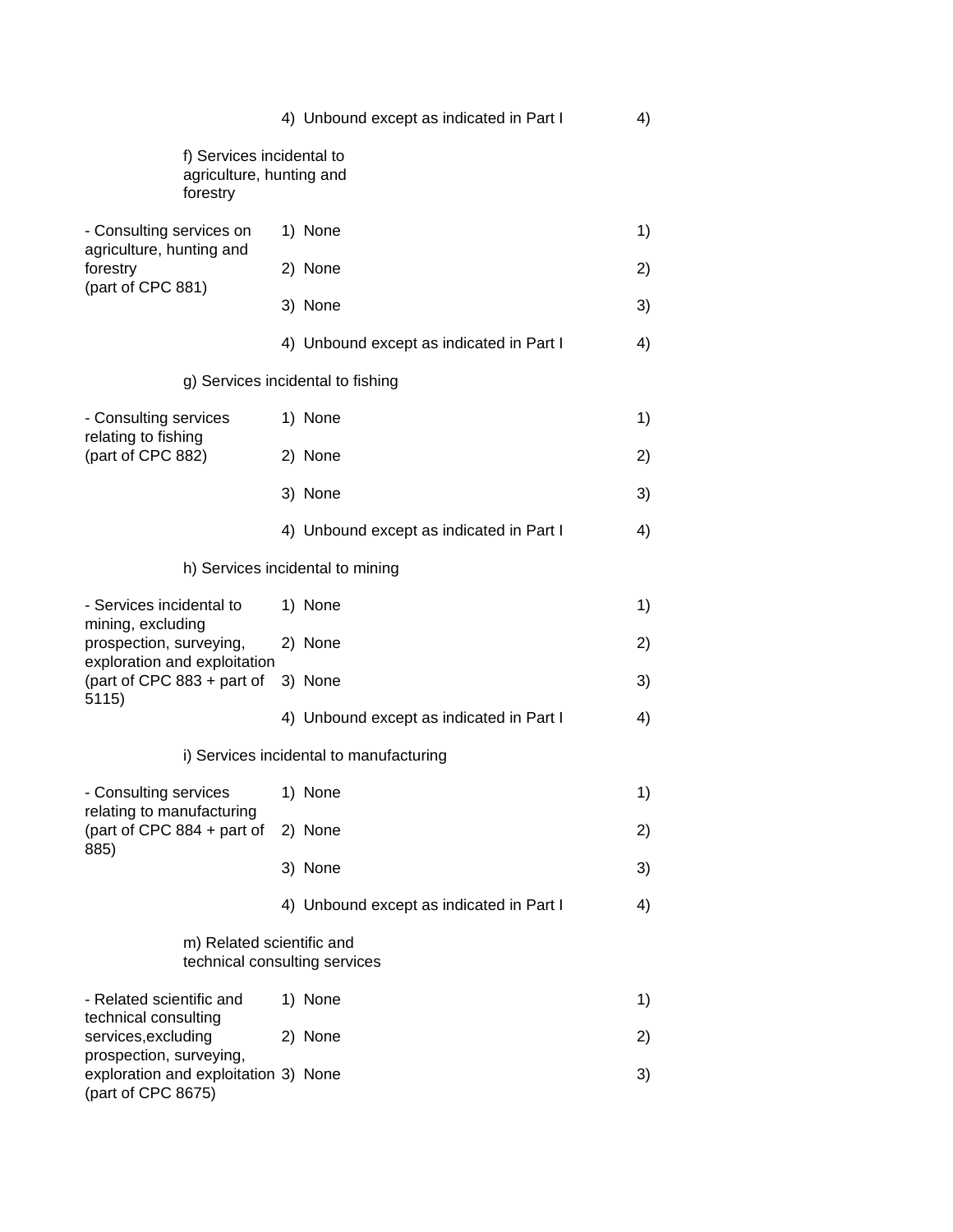|                                                                                 | 4) Unbound except as indicated in Part I                                                                          | 4) |
|---------------------------------------------------------------------------------|-------------------------------------------------------------------------------------------------------------------|----|
| n) Maintenance and repair<br>of equipment<br>(not including maritime            | 1) Unbound due to lack of technical feasibility                                                                   | 1) |
|                                                                                 | 2) None                                                                                                           | 2) |
| vessels, aircraft or other<br>transport equipment)<br>$(CPC 633 + 8861 - 8866)$ | 3) None                                                                                                           | 3) |
|                                                                                 | 4) Unbound except as indicated in Part I;<br>commercial presence in Switzerland<br>required for subsector CPC 633 | 4) |
| o) Building cleaning Services                                                   |                                                                                                                   |    |
|                                                                                 | - Building-cleaning services 1) Unbound due to lack of technical feasibility                                      | 1) |
| (CPC 874 except 87409)                                                          | 2) None                                                                                                           | 2) |
|                                                                                 | 3) None                                                                                                           | 3) |
|                                                                                 | 4) Unbound except as indicated in Part I;<br>commercial presence in Switzerland<br>required                       | 4) |
| p) Photographic services<br>(CPC 875)                                           | 1) None                                                                                                           | 1) |
|                                                                                 | 2) None                                                                                                           | 2) |
|                                                                                 | 3) None                                                                                                           | 3) |
|                                                                                 | 4) Unbound except as indicated in Part I                                                                          | 4) |
| q) Packaging services<br>(CPC 876)                                              | 1) Unbound due to lack of technical feasibility                                                                   | 1) |
|                                                                                 | 2) None                                                                                                           | 2) |
|                                                                                 | 3) None                                                                                                           | 3) |
|                                                                                 | 4) Unbound except as indicated in Part I;<br>commercial presence in Switzerland<br>required                       | 4) |
| r) Printing, publishing                                                         | 1) None                                                                                                           | 1) |
| (CPC 88442)                                                                     | 2) None                                                                                                           | 2) |
|                                                                                 | 3) None                                                                                                           | 3) |
|                                                                                 | 4) Unbound except as indicated in Part I                                                                          | 4) |
| s) Convention services                                                          | 1) None                                                                                                           | 1) |
| (part of CPC 87909)                                                             | 2) None                                                                                                           | 2) |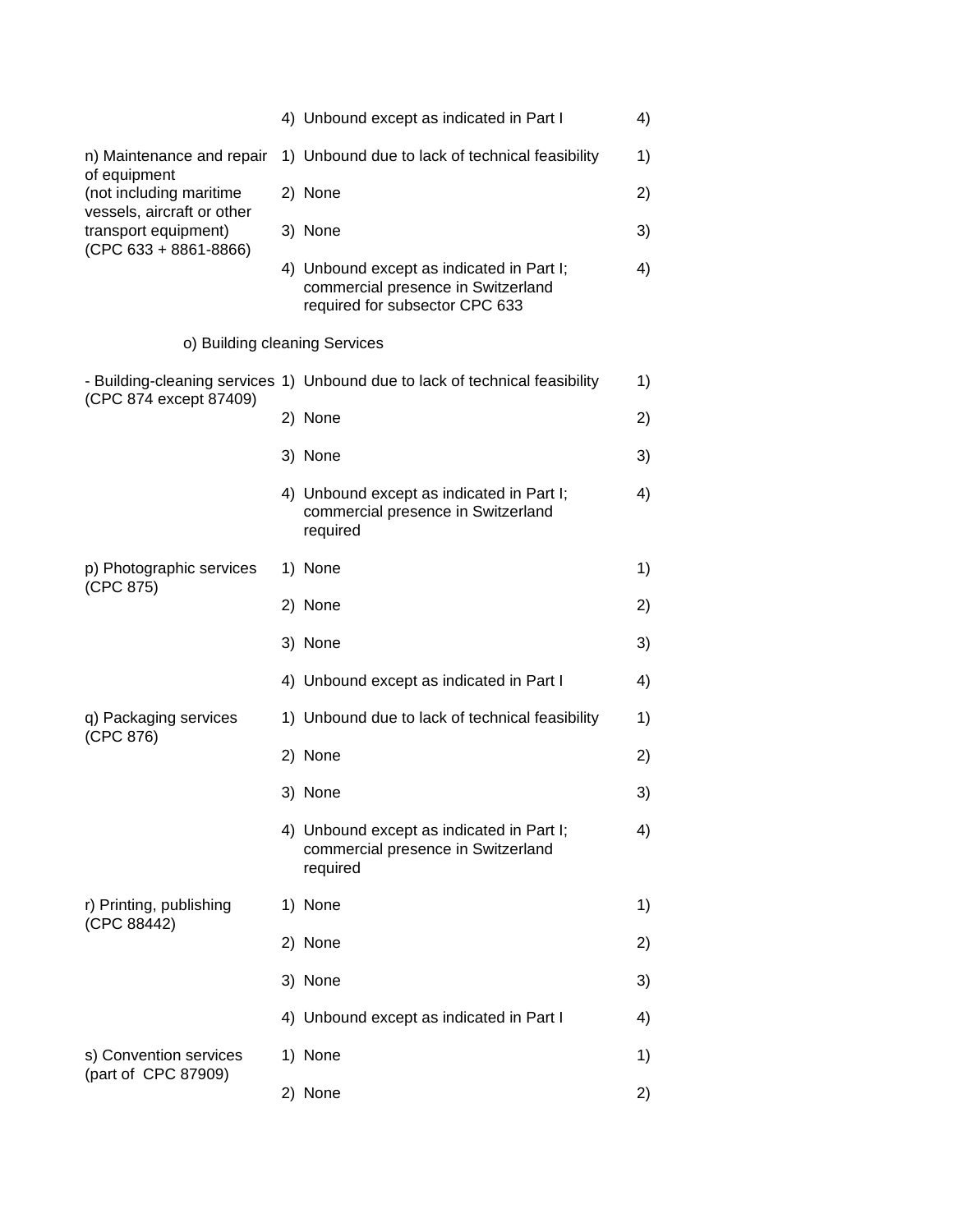| 3) None |  |
|---------|--|
|         |  |

4) Unbound except as indicated in Part I 4)

2. COMMUNICATION SERVICES

> 2.C. Telecommunication Services

Telecommunication Services are the transport of electro-magnetic sig

All Telecommunications Services

| a) Voice telephone<br>services<br>(CPC 7521)          | 1) None                                  | 1) |
|-------------------------------------------------------|------------------------------------------|----|
|                                                       | 2) None                                  | 2) |
|                                                       | 3) None                                  | 3) |
|                                                       | 4) Unbound except as indicated in Part I | 4) |
|                                                       |                                          |    |
| b) Packet-switched data<br>transmission (CPC 7523**)  | 1) None                                  | 1) |
|                                                       | 2) None                                  | 2) |
|                                                       | 3) None                                  | 3) |
|                                                       | 4) Unbound except as indicated in Part I | 4) |
| c) Circuit-switched data<br>transmission (CPC 7523**) | 1) None                                  | 1) |
|                                                       | 2) None                                  | 2) |
|                                                       | 3) None                                  | 3) |
|                                                       | 4) Unbound except as indicated in Part I | 4) |
| d) Telex services<br>(CPC 7523**)                     | 1) None                                  | 1) |
|                                                       | 2) None                                  | 2) |
|                                                       | 3) None                                  | 3) |
|                                                       | 4) Unbound except as indicated in Part I | 4) |
| e) Telegraph services                                 | 1) None                                  | 1) |
| (CPC 7522)                                            | 2) None                                  | 2) |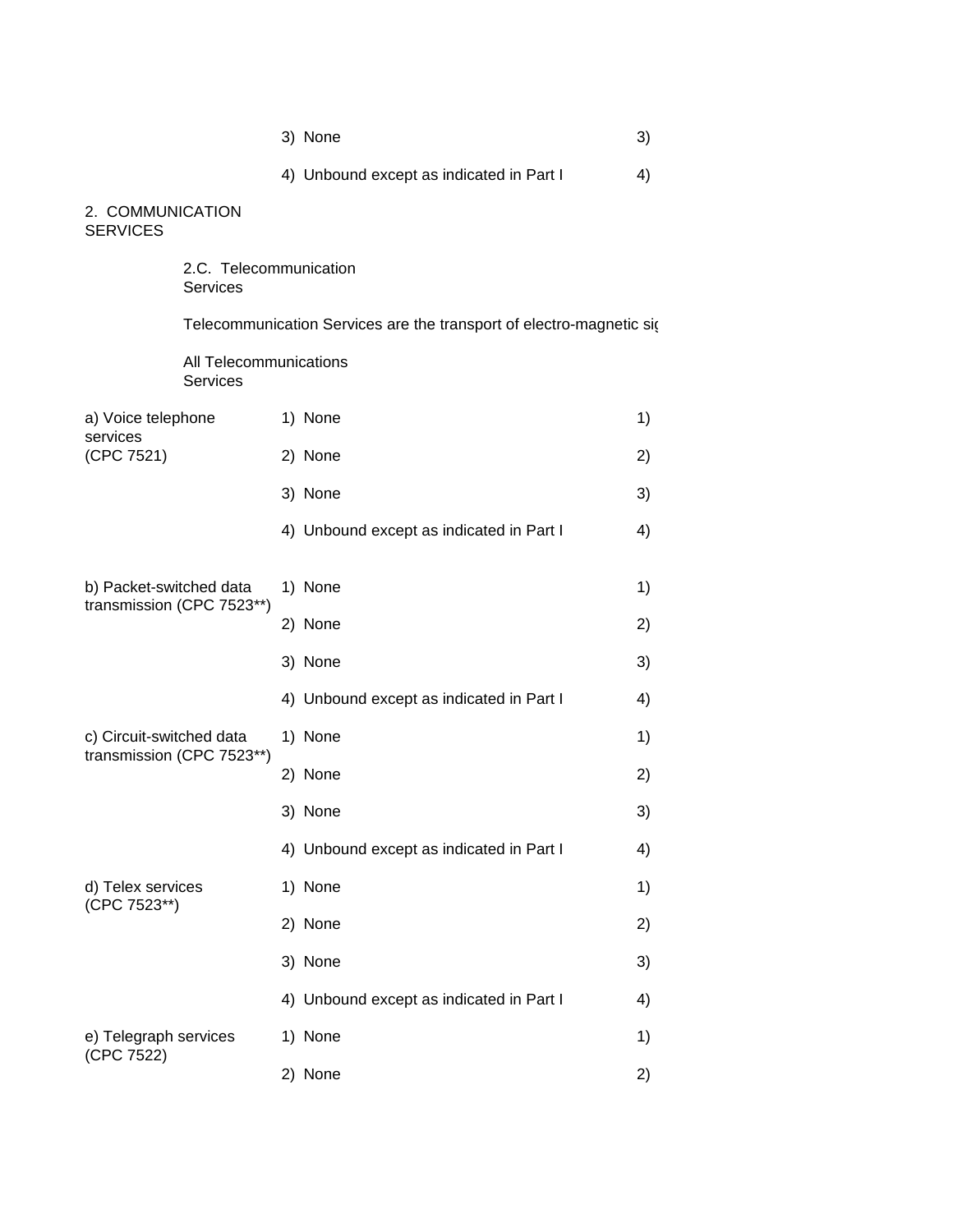|                                                                | 3) None                                  | 3) |
|----------------------------------------------------------------|------------------------------------------|----|
|                                                                | 4) Unbound except as indicated in Part I | 4) |
| f) Facsimile services<br>$(CPC 7521** + 7529**)$               | 1) None                                  | 1) |
|                                                                | 2) None                                  | 2) |
|                                                                | 3) None                                  | 3) |
| g) Private leased circuit<br>services (CPC 7522** +<br>7523**) | 4) Unbound except as indicated in Part I | 4) |
|                                                                | 1) None                                  | 1) |
|                                                                | 2) None                                  | 2) |
|                                                                | 3) None                                  | 3) |
|                                                                | 4) Unbound except as indicated in Part I | 4) |

Enhanced/Value-added Telecommunication Services

General condition applicable to all telecommunication sectors: federal condition applicable to all telecommunication sectors: federal licensing; pricing of leased lines not volume-sensitive, connection wi

| Electronic mail<br>(part of CPC 7523)                 | 1) None                                  | 1) |
|-------------------------------------------------------|------------------------------------------|----|
|                                                       | 2) None                                  | 2) |
|                                                       | 3) None                                  | 3) |
|                                                       | 4) Unbound except as indicated in Part I | 4) |
| Voice mail                                            | 1) None                                  | 1) |
| (part of CPC 7523)                                    | 2) None                                  | 2) |
|                                                       | 3) None                                  | 3) |
|                                                       | 4) Unbound except as indicated in Part I | 4) |
| On-line information and data1) None<br>base retrieval |                                          | 1) |
| (part of CPC 7523)                                    | 2) None                                  | 2) |
|                                                       | 3) None                                  | 3) |
|                                                       | 4) Unbound except as indicated in Part I | 4) |
| Electronic data interchange 1) None<br>(EDI)          |                                          | 1) |
| (part of CPC 7523)                                    | 2) None                                  | 2) |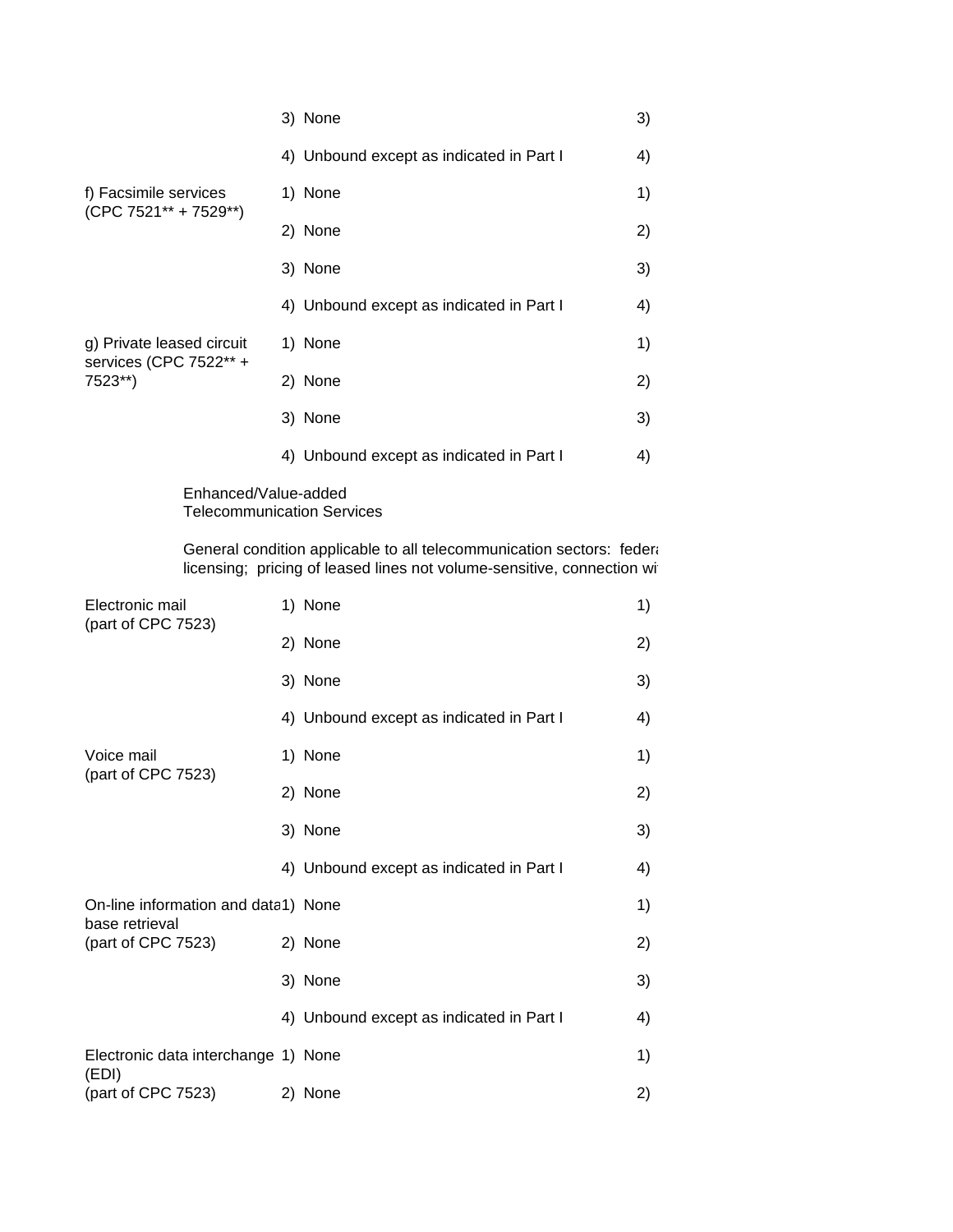|                                                                      | 3) None                                         | 3) |
|----------------------------------------------------------------------|-------------------------------------------------|----|
|                                                                      | 4) Unbound except as indicated in Part I        | 4) |
| Enhanced/value-added                                                 | 1) None                                         | 1) |
| facsimile service<br>(part of CPC 7523)                              | 2) None                                         | 2) |
|                                                                      | 3) None                                         | 3) |
|                                                                      | 4) Unbound except as indicated in Part I        | 4) |
| Code and protocol<br>conversion                                      | 1) None                                         | 1) |
|                                                                      | 2) None                                         | 2) |
|                                                                      | 3) None                                         | 3) |
|                                                                      | 4) Unbound except as indicated in Part I        | 4) |
| On-line information and/or<br>data processing                        | 1) None                                         | 1) |
| (part of CPC 843)                                                    | 2) None                                         | 2) |
|                                                                      | 3) None                                         | 3) |
|                                                                      | 4) Unbound except as indicated in Part I        | 4) |
| Videotext                                                            | 1) None                                         | 1) |
|                                                                      | 2) None                                         | 2) |
|                                                                      | 3) None                                         | 3) |
|                                                                      | 4) Unbound except as indicated in Part I        | 4) |
| Enhanced/value added<br>services based on licensed                   | 1) None                                         | 1) |
| wireless networks<br>including enhanced/value                        | 2) None                                         | 2) |
| added paging services,<br>except for voice                           | 3) None                                         | 3) |
| transmission                                                         | 4) Unbound except as indicated in Part I        | 4) |
| 3. CONSTRUCTION AND<br><b>RELATED ENGINEERING</b><br><b>SERVICES</b> |                                                 |    |
| A. General Construction<br>Work for Buildings                        | 1) Unbound due to lack of technical feasibility | 1) |
| (CPC 512)                                                            | 2) None                                         | 2) |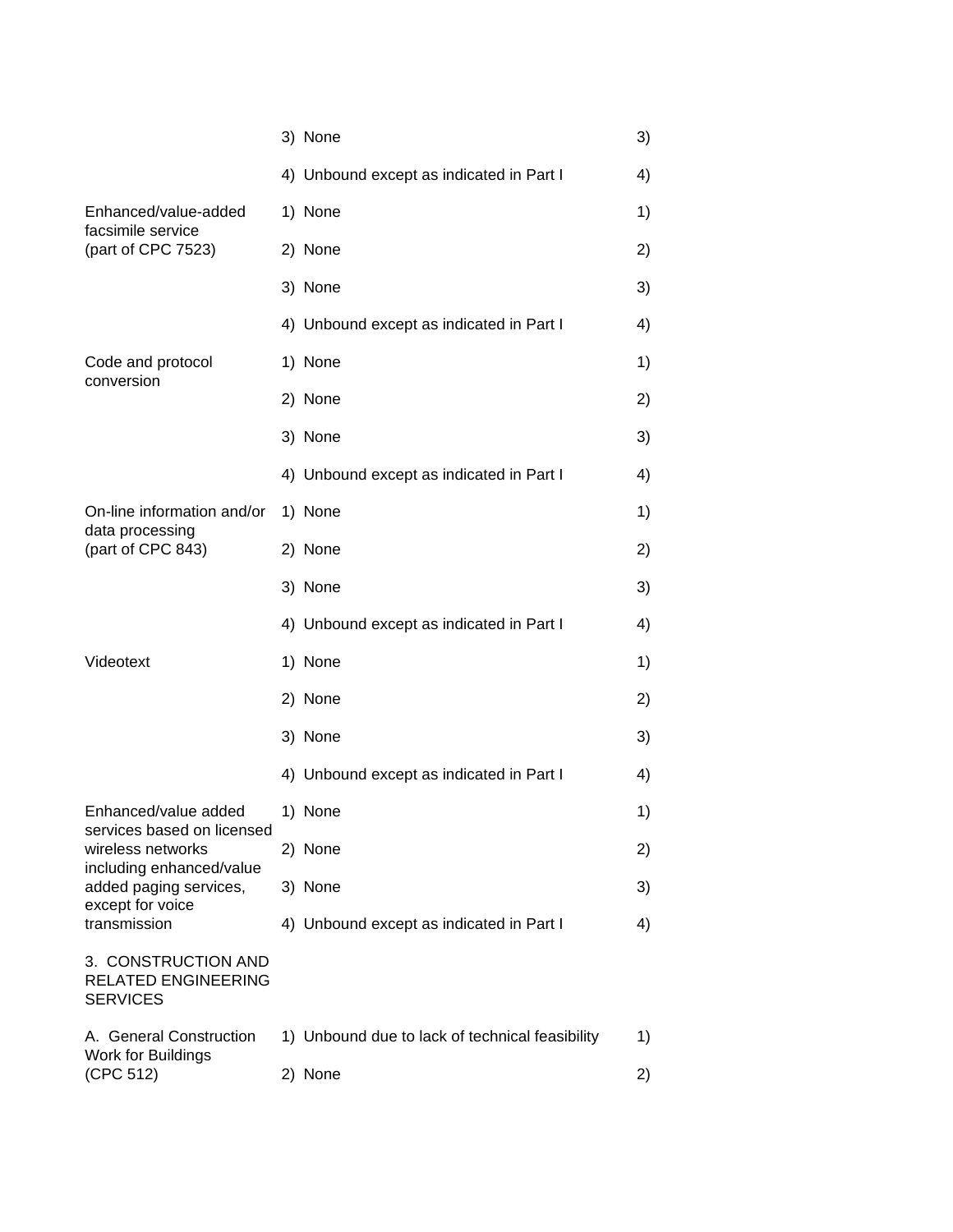|                                                              | 3) None                                                                    | 3) |
|--------------------------------------------------------------|----------------------------------------------------------------------------|----|
|                                                              | 4) Unbound except as indicated in Part I                                   | 4) |
| <b>B.</b> General Construction<br>work for Civil Engineering |                                                                            |    |
| - General Construction                                       | 1) Unbound due to lack of technical feasibility                            | 1) |
| Work for Civil Engineering<br>$(CPC 5131 + 5132)$            | 2) None                                                                    | 2) |
|                                                              | 3) None                                                                    | 3) |
|                                                              | 4) Unbound except as indicated in Part I                                   | 4) |
| C. Installation and                                          | 1) Unbound due to lack of technical feasibility                            | 1) |
| <b>Assembly Work</b><br>$(CPC 514 + 516)$                    | 2) None                                                                    | 2) |
|                                                              | 3) None                                                                    | 3) |
|                                                              | 4) Unbound except as indicated in Part I                                   | 4) |
|                                                              | D. Building Completion and 1) Unbound due to lack of technical feasibility | 1) |
| <b>Finishing Work</b><br>(CPC 517)                           | 2) None                                                                    | 2) |
|                                                              | 3) None                                                                    | 3) |
|                                                              | 4) Unbound except as indicated in Part I                                   | 4) |
| E. Other                                                     |                                                                            |    |
| - Pre-erection work at<br>construction sites                 | 1) Unbound due to lack of technical feasibility                            | 1) |
| (CPC 511)                                                    | 2) None                                                                    | 2) |
|                                                              | 3) None                                                                    | 3) |
|                                                              | 4) Unbound except as indicated in Part I                                   | 4) |
| 4. DISTRIBUTION<br><b>SERVICES</b>                           |                                                                            |    |
|                                                              | A. Commission Agents' Services                                             |    |

- Commission Agents' 1) None 1)

Services excluding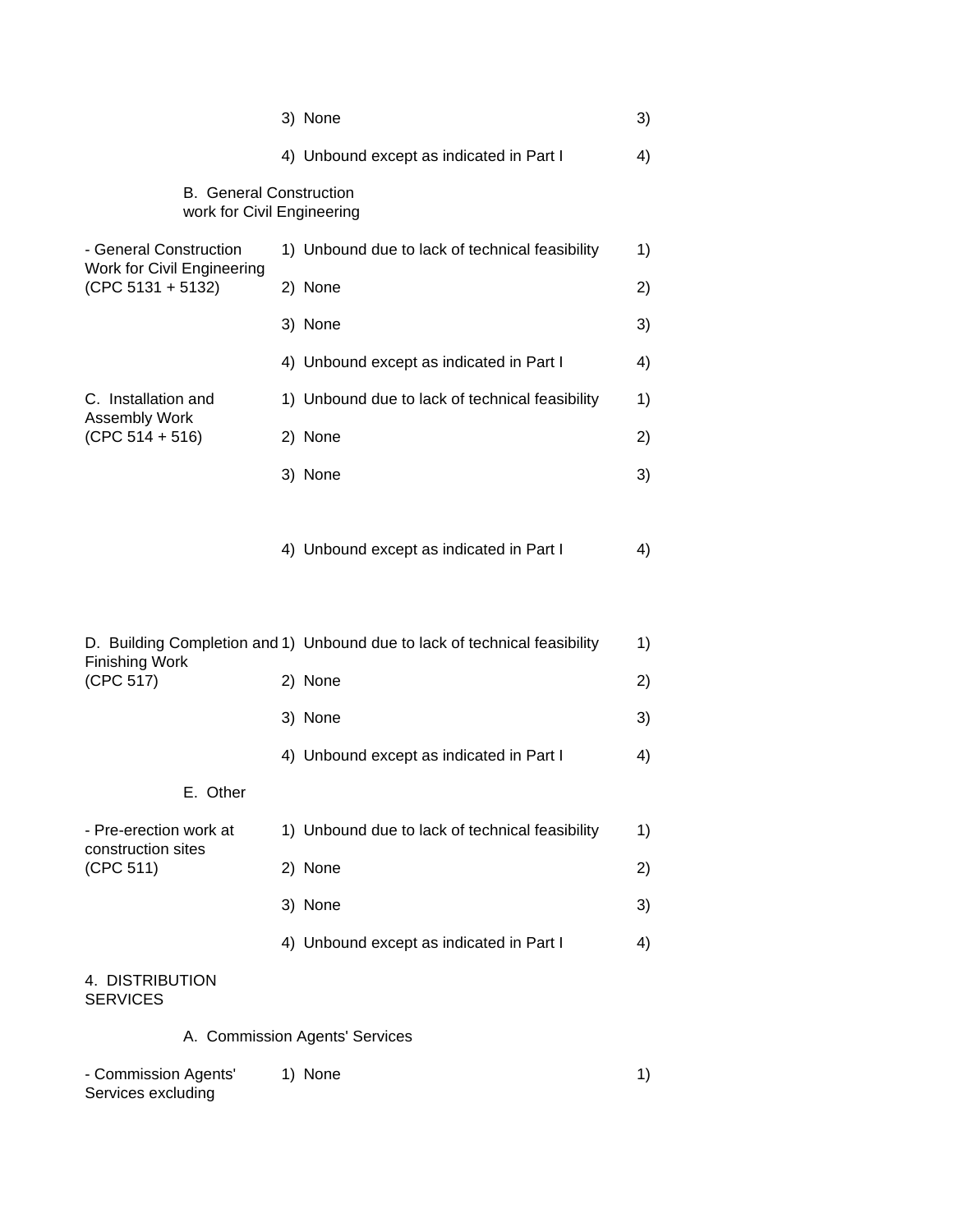| services related to goods<br>subject to import | 2) None                                                          |    |
|------------------------------------------------|------------------------------------------------------------------|----|
| authorization, to<br>pharmaceutical products,  | 3) Some cantons have restrictions on sales<br>area               | 3) |
| toxics, explosives,<br>and precious metals     | weapons and ammunition, 4) Unbound except as indicated in Part I | 4) |
| (part of CPC $6211$ )                          |                                                                  |    |

## B. Wholesale Trade Services

| - Wholesale Trade Services 1) None |                                            |    |
|------------------------------------|--------------------------------------------|----|
| excluding services related         |                                            |    |
| to goods subject to import 2) None |                                            | 2) |
| authorization, to                  |                                            |    |
| pharmaceutical products,           | 3) Some cantons have restrictions on sales | 3) |
| toxics, explosives,                | area                                       |    |
| weapons and ammunition,            |                                            |    |
| and precious metals                | 4) Unbound except as indicated in Part I   | 4) |
| (part of CPC 622)                  |                                            |    |

# C. Retailing Services

| - Retailing Services                                                                                                                                                           | 1) None                                                                                     | 1) |
|--------------------------------------------------------------------------------------------------------------------------------------------------------------------------------|---------------------------------------------------------------------------------------------|----|
| excluding services related<br>to goods subject to import<br>authorization, to                                                                                                  | 2) None                                                                                     | 2) |
| pharmaceutical products,<br>toxics, explosives,<br>weapons and ammunition,                                                                                                     | 3) Some cantons have restrictions on sales<br>area                                          | 3) |
| and precious metals; not<br>covered is retailing through<br>mobile sales unit<br>(part of CPC $631 +$<br>part of $632 +$ part of $6111 +$<br>part of $6113 +$ part of $6121$ ) | 4) Unbound except as indicated in Part I;<br>commercial presence in Switzerland<br>required | 4) |
| D. Franchising<br>(CPC 8929)                                                                                                                                                   | 1) None                                                                                     | 1) |
|                                                                                                                                                                                | 2) None                                                                                     | 2) |
|                                                                                                                                                                                | 3) None                                                                                     | 3) |
|                                                                                                                                                                                | 4) Unbound except as indicated in Part I                                                    | 4) |
| 5. EDUCATIONAL<br><b>SERVICES</b>                                                                                                                                              |                                                                                             |    |
| <b>Primary Educational Services:</b>                                                                                                                                           |                                                                                             |    |
|                                                                                                                                                                                |                                                                                             |    |

# - Compulsory education 1) Unbound 1 services (primary & secondary I) 2) Unbound 2)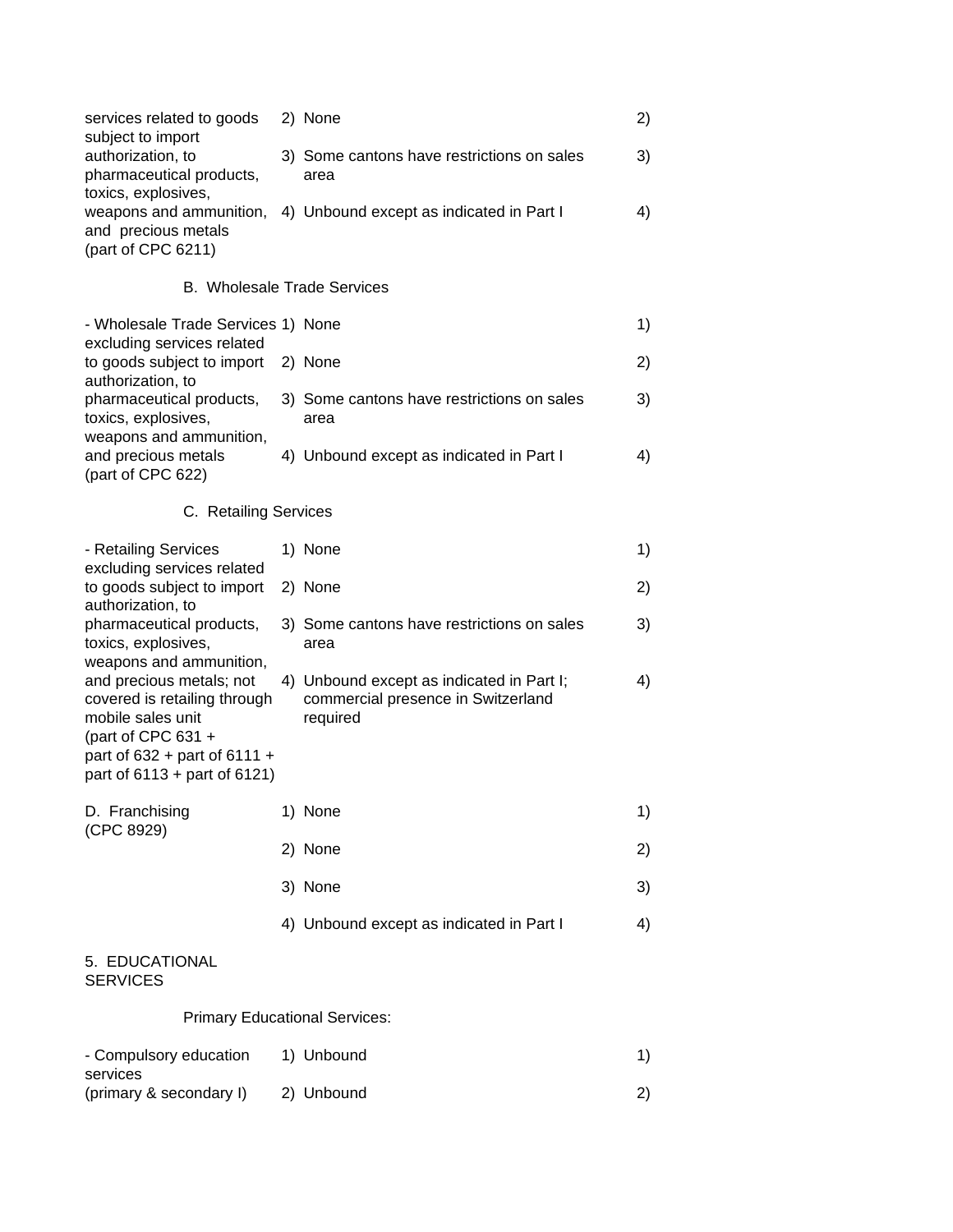|                                                     | 3) None                                                                                     | 3) |
|-----------------------------------------------------|---------------------------------------------------------------------------------------------|----|
|                                                     | 4) Unbound                                                                                  | 4) |
| - Non-compulsory<br>secondary education<br>services | 1) None                                                                                     | 1) |
|                                                     | 2) None                                                                                     | 2) |
| (secondary II)                                      | 3) None                                                                                     | 3) |
|                                                     | 4) Unbound except as indicated in Part I                                                    | 4) |
| - Higher Education Services 1) None                 |                                                                                             | 1) |
| (CPC 923)                                           | 2) None                                                                                     | 2) |
|                                                     | 3) None                                                                                     | 3) |
|                                                     | 4) Unbound except as indicated in Part I                                                    | 4) |
| - Adult Education Services                          | 1) None                                                                                     | 1) |
| (CPC 924)                                           | 2) None                                                                                     | 2) |
|                                                     | 3) None                                                                                     | 3) |
|                                                     | 4) Unbound except as indicated in Part I                                                    | 4) |
| 6. ENVIRONMENTAL<br>SERVICES#2                      |                                                                                             |    |
| A. Sewage Services                                  | 1) Unbound due to lack of technical feasibility                                             | 1) |
| (CPC 9401)                                          | 2) None                                                                                     | 2) |
|                                                     | 3) None                                                                                     | 3) |
|                                                     | 4) Unbound except as indicated in Part I                                                    | 4) |
| <b>B.</b> Refuse Disposal                           | 1) Unbound due to lack of technical feasibility                                             | 1) |
| <b>Services</b><br>(CPC 9402)                       | 2) None                                                                                     | 2) |
|                                                     | 3) None except unbound for garbage dump                                                     | 3) |
|                                                     | 4) Unbound except as indicated in Part I;<br>commercial presence in Switzerland<br>required | 4) |
| C. Sanitation and Similar                           | 1) Unbound due to lack of technical feasibility                                             | 1) |
| <b>Services</b><br>(CPC 9403)                       | 2) None                                                                                     | 2) |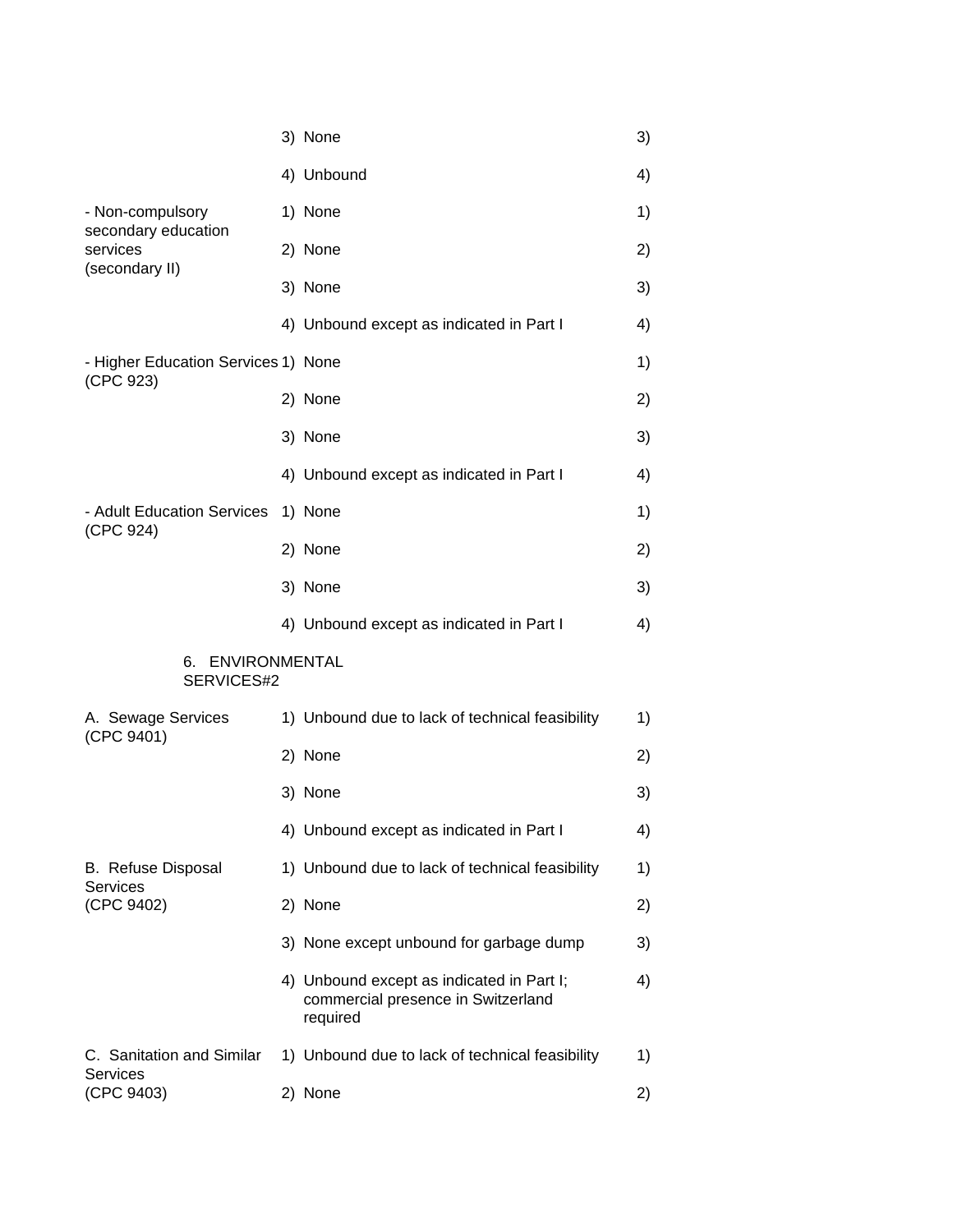|                                     | 3) None                                                                                                                                       | 3) |
|-------------------------------------|-----------------------------------------------------------------------------------------------------------------------------------------------|----|
|                                     | 4) Unbound except as indicated in Part I                                                                                                      | 4) |
| D. Other Environmental<br>Services  | 1) Unbound due to lack of technical feasibility                                                                                               | 1) |
| $(CPC 9404 + 9405 + 9406 + 2)$ None |                                                                                                                                               | 2) |
| part of 9409)                       | 3) None                                                                                                                                       | 3) |
|                                     | 4) Unbound except as indicated in Part I                                                                                                      | 4) |
| 7. FINANCIAL SERVICES               |                                                                                                                                               |    |
| business.                           | Commitments on banking, securities and insurance services in accor<br>contained in Part I (horizontal commitments) and as listed below. It is |    |
| A All Incurance and                 |                                                                                                                                               |    |

A. All Insurance and 1) Transactions as indicated in paragraph B.3 1) Insurance-related Services of the "Understanding": the underwriting of aircraft liability insurance requires a commercial presence in Switzerland.

- 2) Transactions as indicated in paragraph B.4 2) of the "Understanding": the underwriting of aircraft liability insurance requires a commercial presence in Switzerland.
- 3) Representative offices cannot conduct 3) business or act as an agent; for insurance companies incorporated in Switzerland, the legal form of a joint-stock company (Aktiengesellschaft, société anonyme) or a mutual association (Genossenschaft, société cooperative) is required; for branches of foreign insurance companies, the legal form of the insurance company in the head office country must be comparable to a Swiss joint-stock company or to a Swiss mutual association; participation in the basic health insurance scheme requires health insurance suppliers to be organized in one of the following legal entities: association (Verein, association), mutual association, foundation (Stiftung,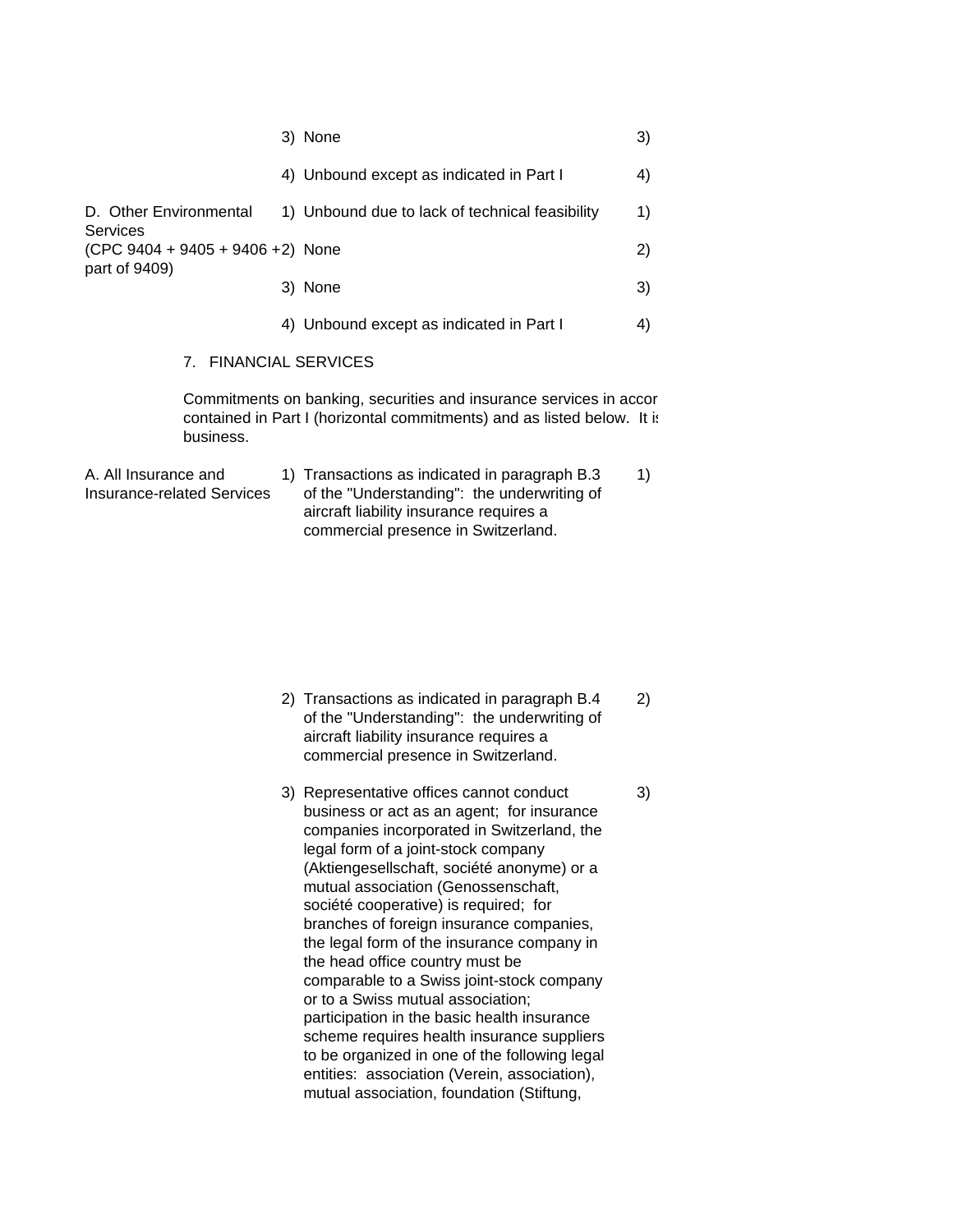fondation) or joint-stock company; participation in the statutory pension funds scheme (Berufsvorsorge/ prévoyance professionnelle) requires pension funds to be organized in the form of a mutual association or a foundation. 4) Unbound except as indicated in Part I 4 B. Banking and Other 1) #3 Foreign investment funds can only be 1) Financial Services marketed or distributed through a licensed (excl. insurance) representative agent resident in Switzerland; Swiss franc denominated issues can be lead-managed only by a bank or a securities dealer having a commercial presence (except representative office) in Switzerland. 2) Swiss franc denominated issues can be 2) lead-managed only by a bank or a securities dealer having a commercial presence (except representative office) in Switzerland. 3) Commercial presence of foreign financial 3) service suppliers is subject to specific requirements relating to the name of the firm and the regulations on financial institutions in the country of origin; commercial presence may be denied to financial service suppliers whose ultimate shareholders and/or beneficial owners are persons of a non-GATS Member; representative offices can neither conclude or deal business nor act as an agent. 4) Unbound except as indicated in Part I 4 9. TOURISM AND TRAVEL RELATED SERVICES A. Hotels and Restaurants 1) Unbound due to lack of technical feasibility, 1) (includes catering) except unbound for catering (CPC 6423) (CPC 641 - 643) 2) None 2) 3) Federal law enables cantons to grant 3) licence for restaurants based on economic needs (assessment of economic needs is based on criteria such as population, degree of built-up area, type of neighbourhood, touristical interests, number of existing restaurants)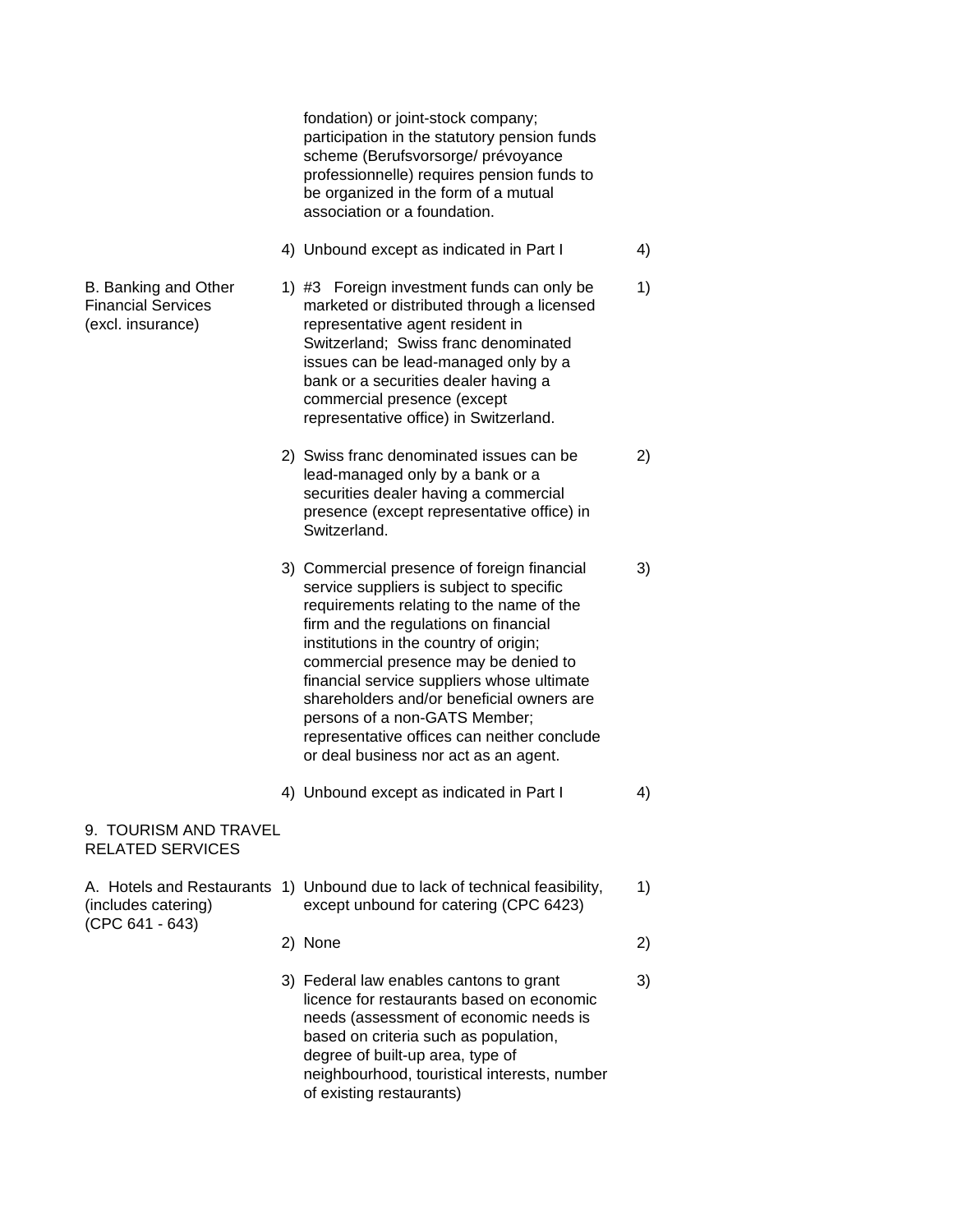4) Unbound except as indicated in Part I; 4) commercial presence in Switzerland required

| B. Travel Agencies and<br><b>Tour Operators Services</b> | 1) None                                                                    | 1) |
|----------------------------------------------------------|----------------------------------------------------------------------------|----|
| (CPC 7471)                                               | 2) None                                                                    | 2) |
|                                                          | 3) None                                                                    | 3) |
|                                                          | 4) Unbound except as indicated in Part I                                   | 4) |
| (CPC 7472)                                               | C. Tourist Guides Services 1) Unbound due to lack of technical feasibility | 1) |
|                                                          | 2) None                                                                    | 2) |
|                                                          | 3) None                                                                    | 3) |

4) Unbound except as indicated in Part I; in 4) some cantons commercial presence may be required

10. RECREATIONAL, CULTURAL AND SPORTING **SERVICES** (other than audiovisual services)

B. News Agency Services 1) None 1) (CPC 962) 2) None 2) 3) None 3)

- 4) Unbound except as indicated in Part I 4)
- D. Sporting and Other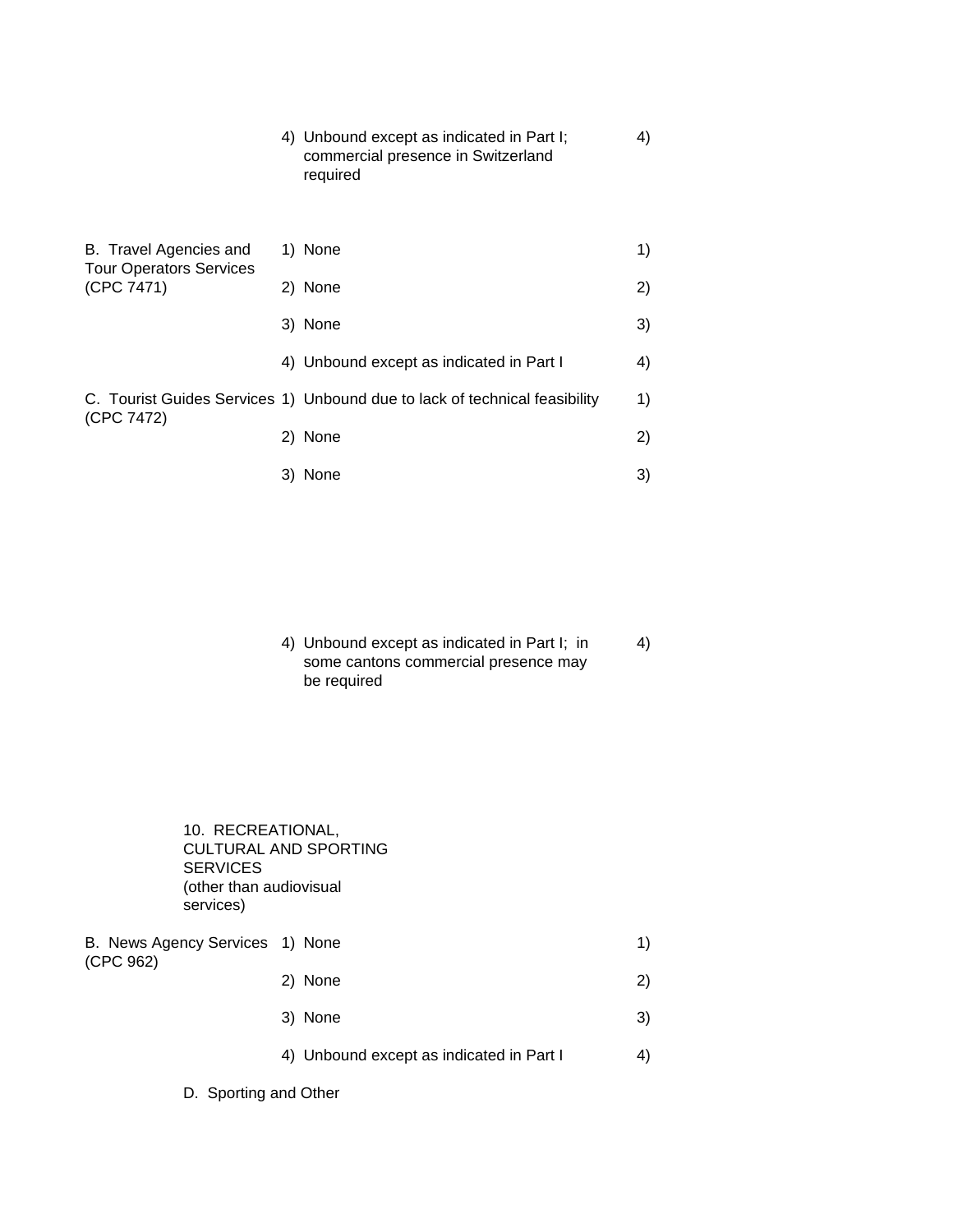## Recreational Services

| - Sporting Services<br>(CPC 9641) | 1) None                                  |    |
|-----------------------------------|------------------------------------------|----|
|                                   | 2) None                                  | 2) |
|                                   | 3) None                                  | 3) |
|                                   | 4) Unbound except as indicated in Part I | 4) |
|                                   |                                          |    |

## 11. TRANSPORT SERVICES

Internal Waterways Transport on the Rhine:

| - Passenger and freight<br>transportation | 1) Unbound                                                                                                                                                                                                                                                                              | 1) |
|-------------------------------------------|-----------------------------------------------------------------------------------------------------------------------------------------------------------------------------------------------------------------------------------------------------------------------------------------|----|
| (part of CPC $7221 +$<br>part of 7222)    | 2) None                                                                                                                                                                                                                                                                                 | 2) |
|                                           | 3) In order to sail under Swiss flag, vessels<br>must be owned by a company which is<br>substantially influenced (66 per cent of<br>capital and vote) by persons domiciled in<br>Switzerland or in a country according to<br>the Mannheim Convention and the protocols<br>related to it | 3) |
|                                           | 4) Unbound except as indicated in Part I;<br>commercial presence in Switzerland<br>required                                                                                                                                                                                             | 4) |
|                                           |                                                                                                                                                                                                                                                                                         |    |
| - Rental of vessels with<br>crew          | 1) Unbound                                                                                                                                                                                                                                                                              | 1) |
| (part of CPC 7223)                        | 2) None                                                                                                                                                                                                                                                                                 | 2) |
|                                           | 3) In order to sail under Swiss flag, vessels<br>must be owned by a company which is<br>substantially influenced (66 per cent of<br>capital and vote) by persons domiciled in<br>Switzerland or in a country according to<br>the Mannheim Convention and the protocols<br>related to it | 3) |
|                                           | 4) Unbound except as indicated in Part I;<br>commercial presence in Switzerland<br>required                                                                                                                                                                                             | 4) |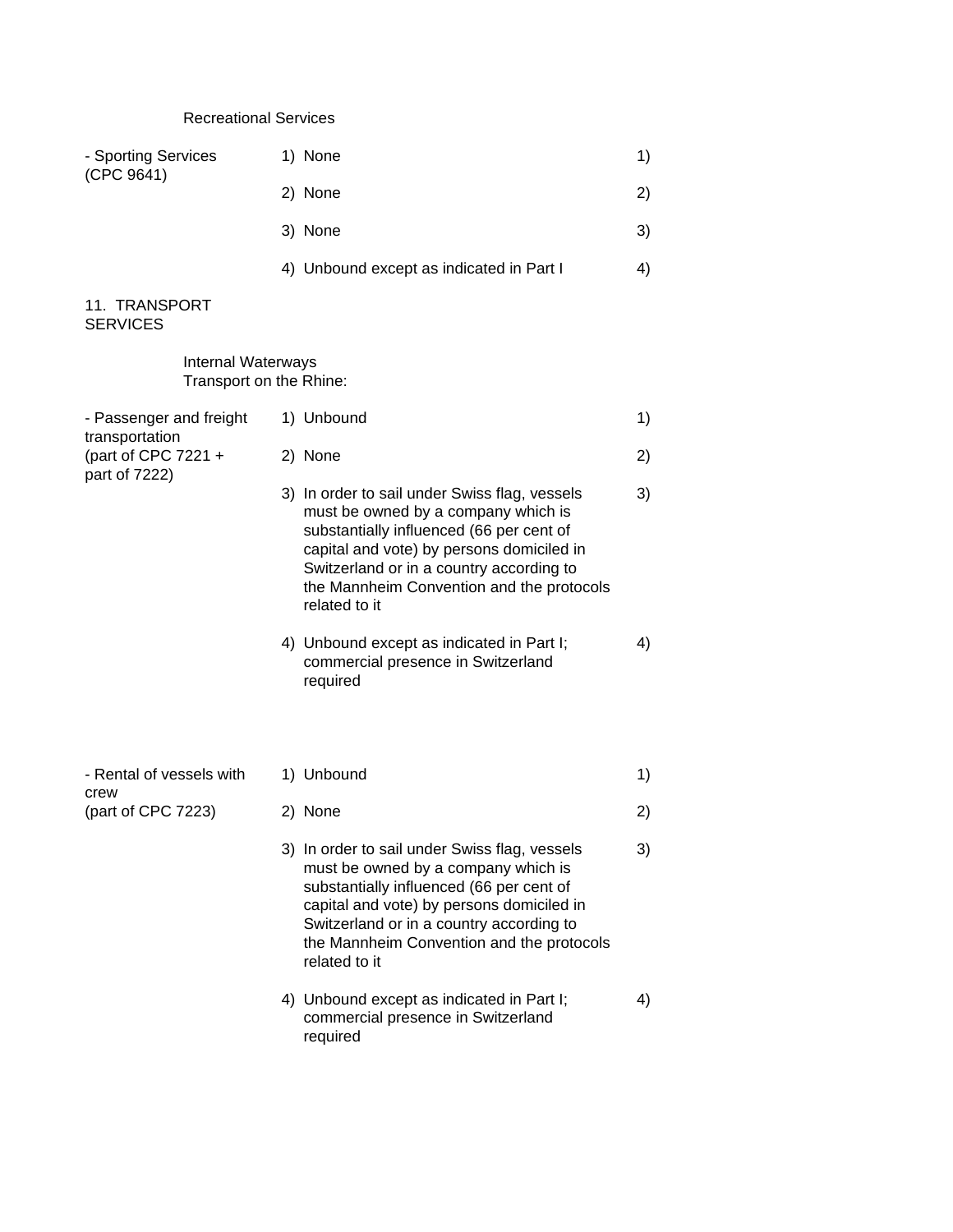| vessels                                              | - Maintenance and repair of 1) Unbound due to lack of technical feasibility                 | 1) |
|------------------------------------------------------|---------------------------------------------------------------------------------------------|----|
| (part of CPC 8868)                                   | 2) None                                                                                     | 2) |
|                                                      | 3) None                                                                                     | 3) |
|                                                      | 4) Unbound except as indicated in Part I                                                    | 4) |
| - Pushing and towing                                 | 1) Unbound due to lack of technical feasibility                                             | 1) |
| services<br>(part of CPC 7224)                       | 2) None                                                                                     | 2) |
|                                                      | 3) None                                                                                     | 3) |
|                                                      | 4) Unbound except as indicated in Part I                                                    | 4) |
| - Supporting services for<br>internal waterway       | 1) None                                                                                     | 1) |
| transport<br>(part of CPC 745)                       | 2) None                                                                                     | 2) |
|                                                      | 3) None                                                                                     | 3) |
|                                                      | 4) Unbound except as indicated in Part I                                                    | 4) |
| C. Air Transport Services                            |                                                                                             |    |
| Aircraft repair and<br>maintenance services          | 1) Unbound due to lack of technical feasibility                                             | 1) |
|                                                      | 2) Unbound                                                                                  | 2) |
|                                                      | 3) None                                                                                     | 3) |
|                                                      | 4) Unbound except as indicated in Part I;<br>commercial presence in Switzerland<br>required | 4) |
| D. Space Transport<br>(CPC 733)                      | 1) Unbound due to lack of technical feasibility                                             | 1) |
|                                                      | 2) None                                                                                     | 2) |
|                                                      | 3) Unbound                                                                                  | 3) |
|                                                      | 4) Unbound                                                                                  | 4) |
| E. Rail Transport Services                           |                                                                                             |    |
| a) Passenger transportation 1) Unbound<br>(CPC 7111) |                                                                                             | 1) |
|                                                      | 2) None                                                                                     | 2) |
|                                                      | 3) Concession required, for granting of<br>concession there has to be a need for            | 3) |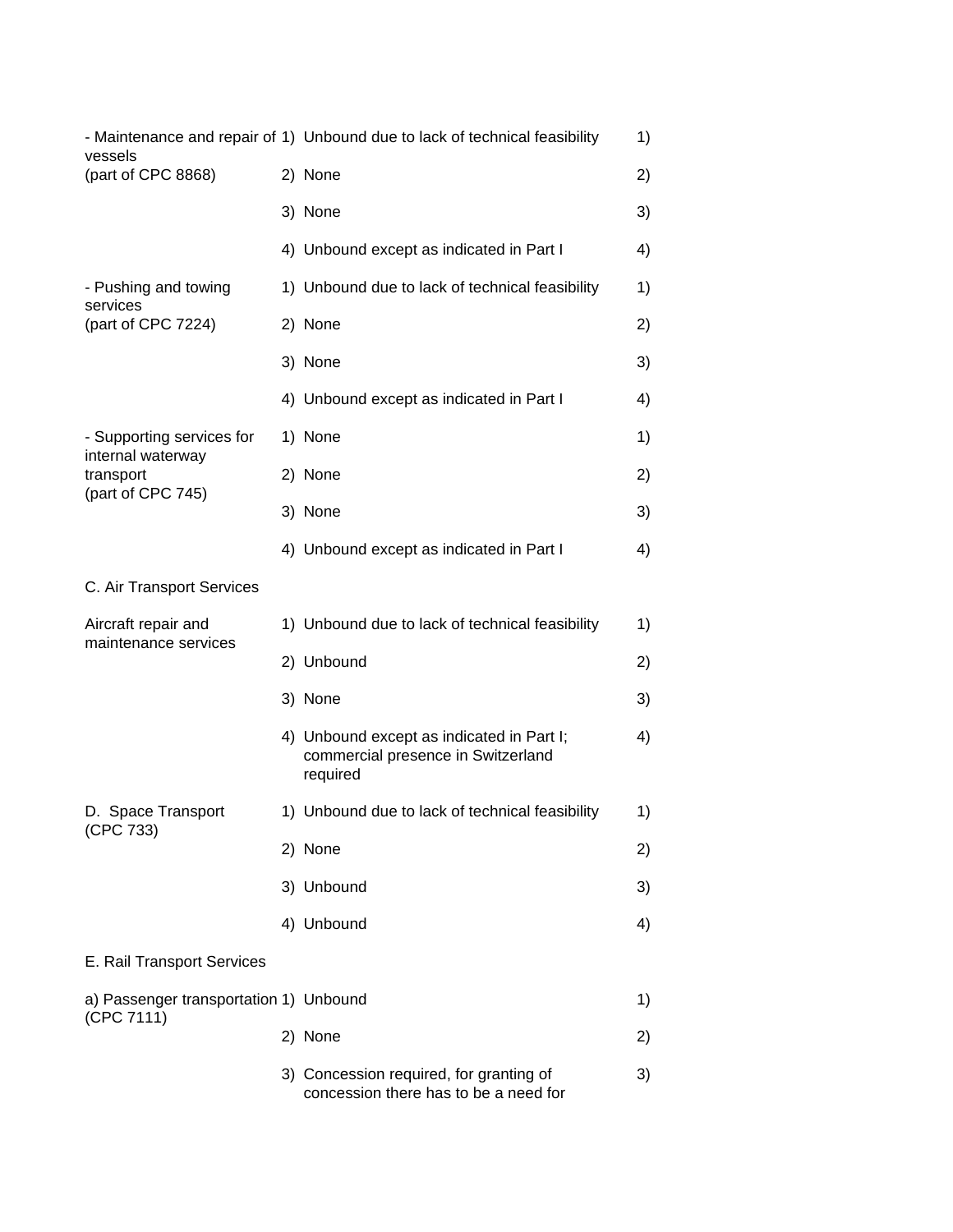|                                                                    |  | such a railways undertaking and there is<br>no other means of transport which could<br>handle that service in an ecologically and<br>economically more reasonable way                                                                                     |    |
|--------------------------------------------------------------------|--|-----------------------------------------------------------------------------------------------------------------------------------------------------------------------------------------------------------------------------------------------------------|----|
|                                                                    |  | 4) Unbound except as indicated in Part I                                                                                                                                                                                                                  | 4) |
| b), c) Freight transportation, 1) Unbound<br>including pushing and |  |                                                                                                                                                                                                                                                           | 1) |
| towing<br>$(CPC 7112 + 7113)$                                      |  | 2) None                                                                                                                                                                                                                                                   | 2) |
|                                                                    |  | 3) Concession required, for granting of<br>concession there has to be a need for<br>such a railways undertaking and there is<br>no other means of transport which could<br>handle that service in an ecologically and<br>economically more reasonable way | 3) |
|                                                                    |  | 4) Unbound except as indicated in Part I                                                                                                                                                                                                                  | 4) |
| d) Maintenance and repair<br>of rail transport equipment           |  | 1) Unbound due to lack of technical feasibility                                                                                                                                                                                                           | 1) |
| (part of CPC 8868)                                                 |  | 2) None                                                                                                                                                                                                                                                   | 2) |
|                                                                    |  | 3) None                                                                                                                                                                                                                                                   | 3) |
|                                                                    |  | 4) Unbound except as indicated in Part I                                                                                                                                                                                                                  | 4) |
| F. Road Transport Services                                         |  |                                                                                                                                                                                                                                                           |    |
| a) Passenger Transportation                                        |  |                                                                                                                                                                                                                                                           |    |
| - regular, "closed-door"<br>tours only                             |  | 1) None                                                                                                                                                                                                                                                   | 1) |
| (part of CPC 7121)                                                 |  | 2) None                                                                                                                                                                                                                                                   | 2) |
|                                                                    |  | 3) None                                                                                                                                                                                                                                                   | 3) |
|                                                                    |  | 4) Unbound except as indicated in Part I                                                                                                                                                                                                                  | 4) |
| - occasional, excluding                                            |  | 1) None                                                                                                                                                                                                                                                   | 1) |
| empty entrance, cabotage<br>and taxi services                      |  | 2) None                                                                                                                                                                                                                                                   | 2) |
| (part of CPC 7122)                                                 |  | 3) None                                                                                                                                                                                                                                                   | 3) |
|                                                                    |  | 4) Unbound except as indicated in Part I                                                                                                                                                                                                                  | 4) |
| c) Rental of commercial<br>vehicles with operator                  |  | 1) None                                                                                                                                                                                                                                                   | 1) |
| (CPC 7124)                                                         |  | 2) None                                                                                                                                                                                                                                                   | 2) |
|                                                                    |  | 3) None                                                                                                                                                                                                                                                   | 3) |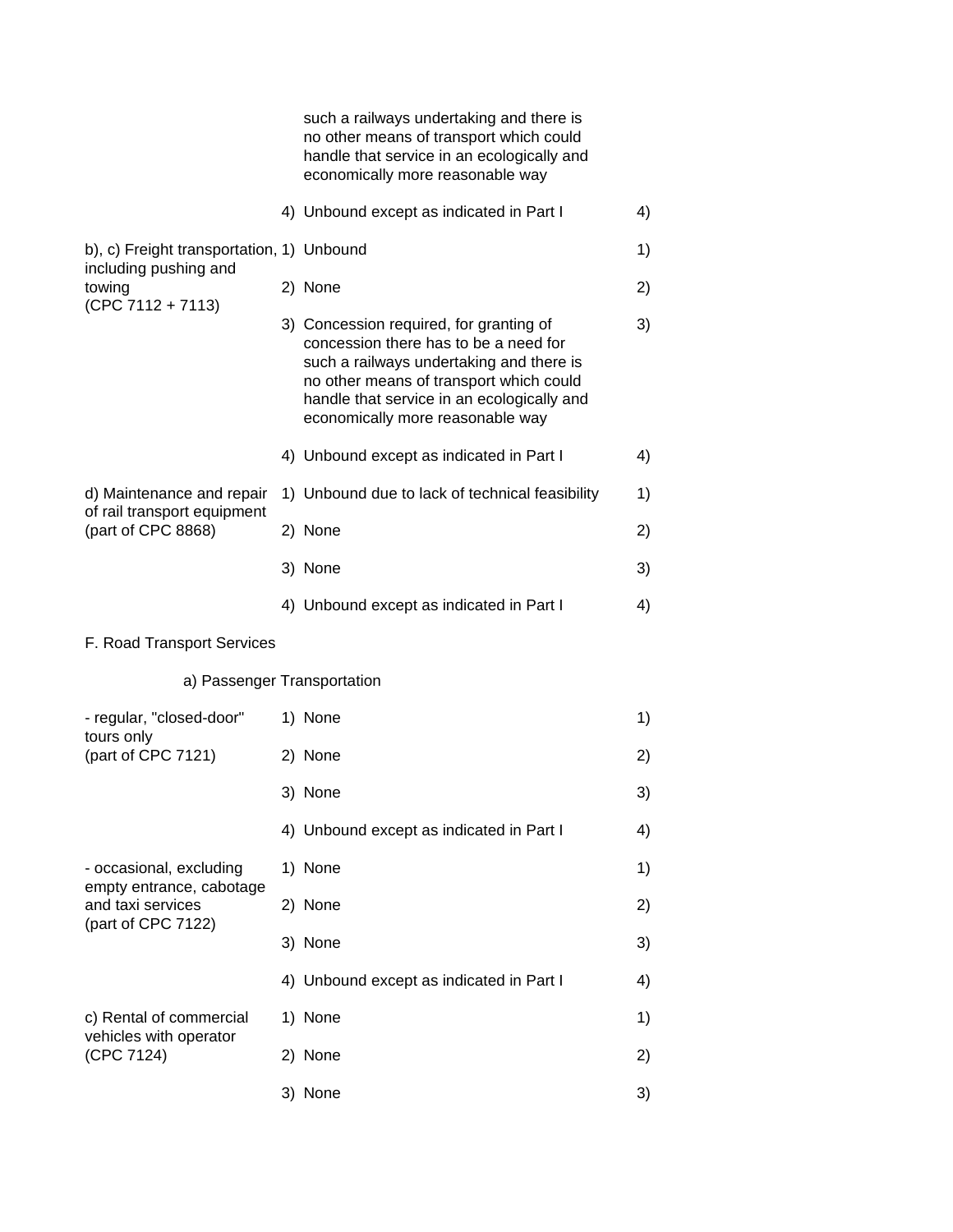|                                                                                                                                         | 4) Unbound except as indicated in Part I                                   | 4) |
|-----------------------------------------------------------------------------------------------------------------------------------------|----------------------------------------------------------------------------|----|
| d) Maintenance and repair<br>of road transport equipment<br>$(CPC 6112 + 8867)$                                                         | 1) Unbound due to lack of technical feasibility                            | 1) |
|                                                                                                                                         | 2) None                                                                    | 2) |
|                                                                                                                                         | 3) None                                                                    | 3) |
|                                                                                                                                         | 4) Unbound except as indicated in Part I                                   | 4) |
| H. Services Auxiliary to All<br><b>Modes of Transport</b>                                                                               |                                                                            |    |
| (CPC 741)                                                                                                                               | a) Cargo-handling services 1) Unbound due to lack of technical feasibility | 1) |
|                                                                                                                                         | 2) None                                                                    | 2) |
|                                                                                                                                         | 3) None                                                                    | 3) |
|                                                                                                                                         | 4) Unbound except as indicated in Part I                                   | 4) |
| b) Storage and warehouse<br>services<br>(CPC 742)                                                                                       | 1) Unbound due to lack of technical feasibility                            | 1) |
|                                                                                                                                         | 2) None                                                                    | 2) |
|                                                                                                                                         | 3) None                                                                    | 3) |
|                                                                                                                                         | 4) Unbound except as indicated in Part I                                   | 4) |
| c), d) Freight transport                                                                                                                | 1) None                                                                    | 1) |
| agency services, including<br>other auxiliary transport<br>services, excluding local<br>pick up and delivery<br>(CPC 748 + part of 749) | 2) None                                                                    | 2) |
|                                                                                                                                         | 3) None                                                                    | 3) |
|                                                                                                                                         | 4) Unbound except as indicated in Part I                                   | 4) |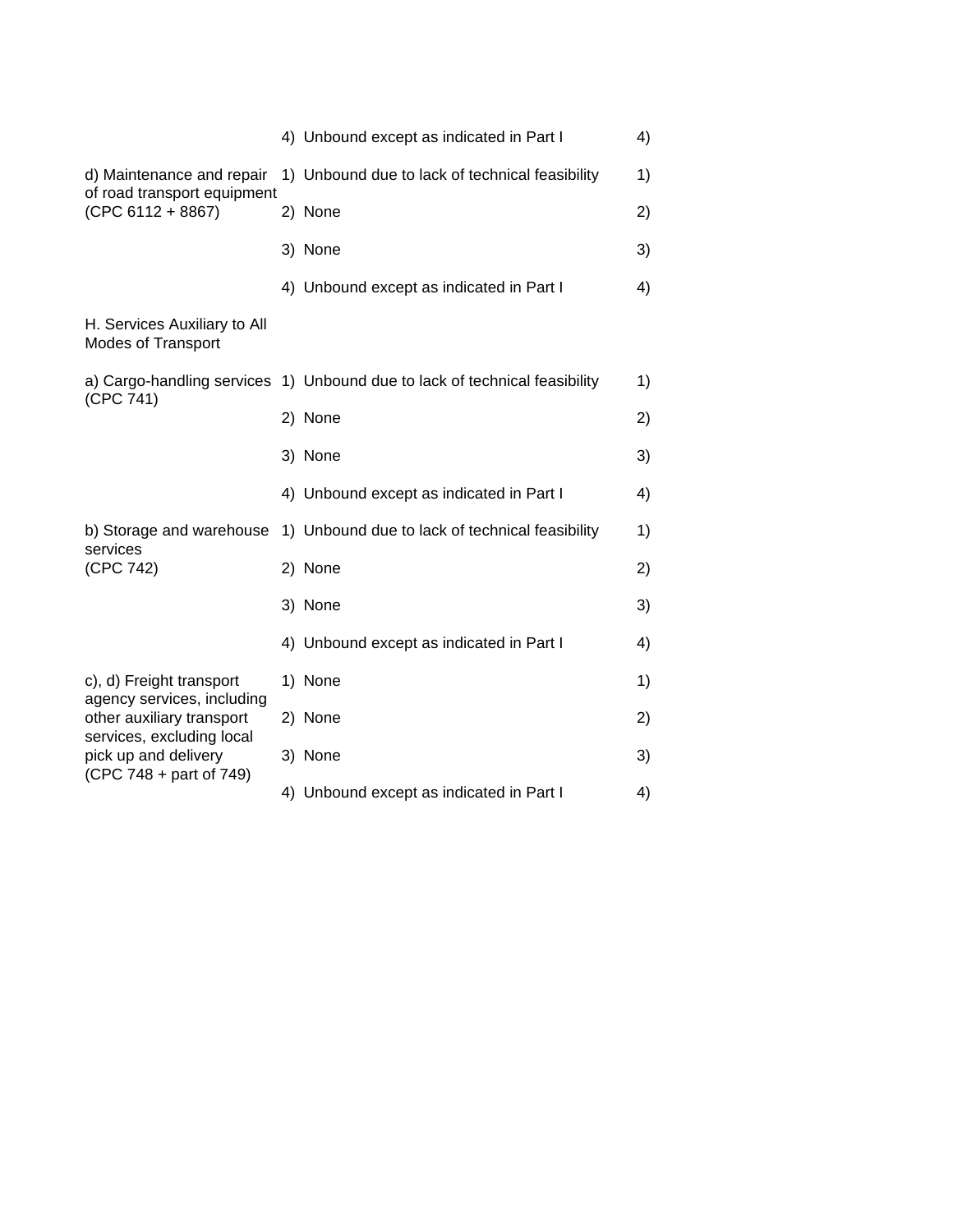None

Swiss nationality necessary to open up practice in the canton of St. Gall

Unbound except as indicated in Part I

None

None

None

Unbound except as indicated in Part I

At least one person supplying auditing services to a joint stock company (société anonyme/Aktiengesellschaft) or a société en commandite par actions/Kommanditaktiengesellschaft must have a commercial presence in Switzerland

None

None

Unbound except as indicated in Part I; at least one person supplying auditing services to a joint stock company (société anonyme/Aktiengesellschaft) or a société en commandite par actions/Kommanditaktiengesellschaft must have a commercial presence in Switzerland

None

None

None

Unbound except as indicated in Part I

Three years of prior professional practice in Switzerland required in canton of Lucerne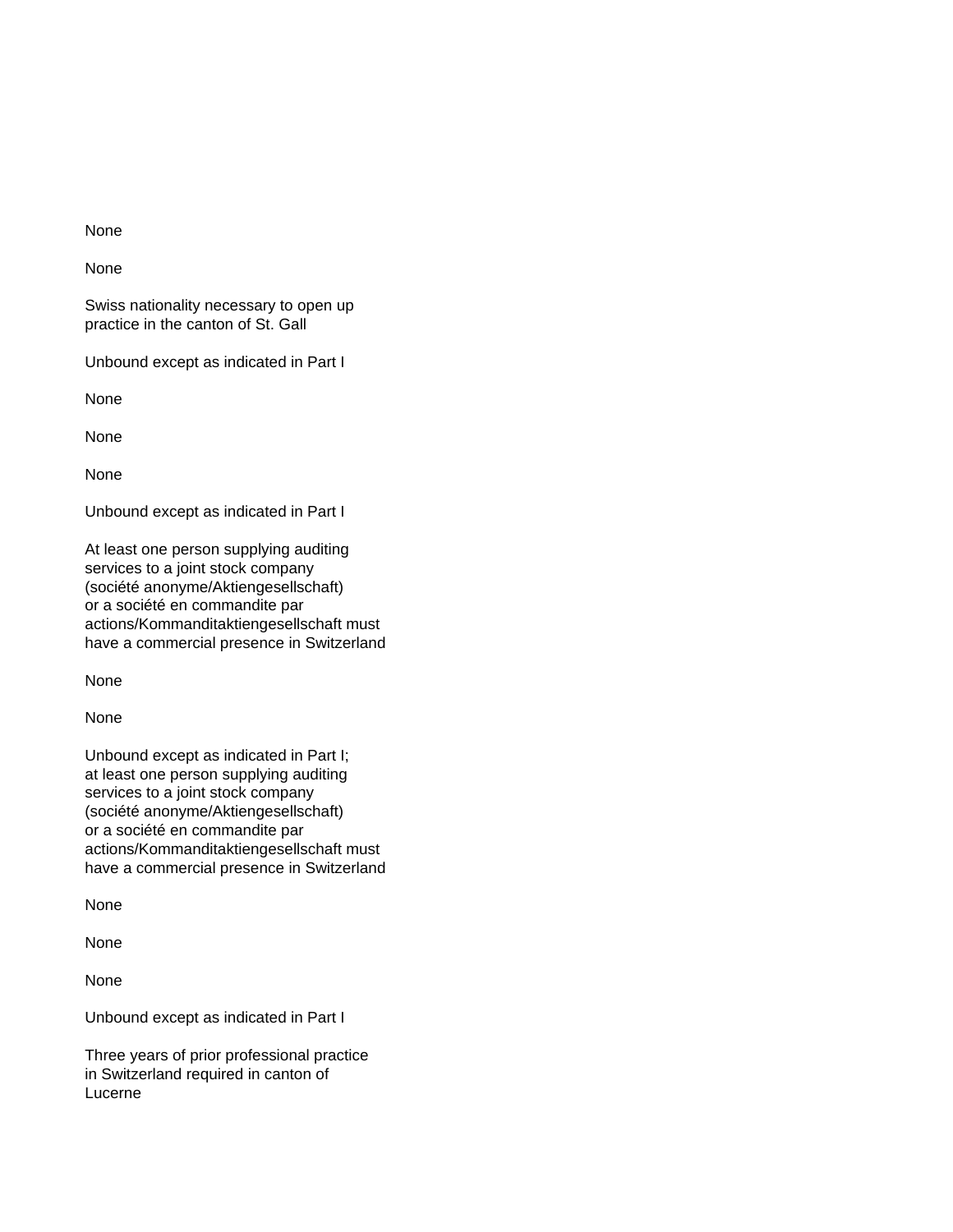Three years of prior professional practice in Switzerland required in canton of Lucerne

Unbound except as indicated in Part I; three years of prior professional practice in Switzerland required in canton of Lucerne

Three years of prior professional practice in Switzerland required in canton of Lucerne for building engineers; Swiss nationality necessary for survey activities for official public purposes (however, foreign surveyors can work under the responsibility of a licensed Swiss surveyor)

#### None

Three years of prior professional practice in Switzerland required in canton of Lucerne for building engineers; Swiss nationality necessary for survey activities for official public purposes (however, foreign surveyors can work under the responsibility of a licensed Swiss surveyor)

Unbound except as indicated in Part I; three years of prior professional practice in Switzerland required in canton of Lucerne for building engineers; Swiss nationality necessary for survey activities for official public purposes (however, foreign surveyors can work under the responsibility of a licensed Swiss surveyor)

None

None

None

Unbound except as indicated in Part I

None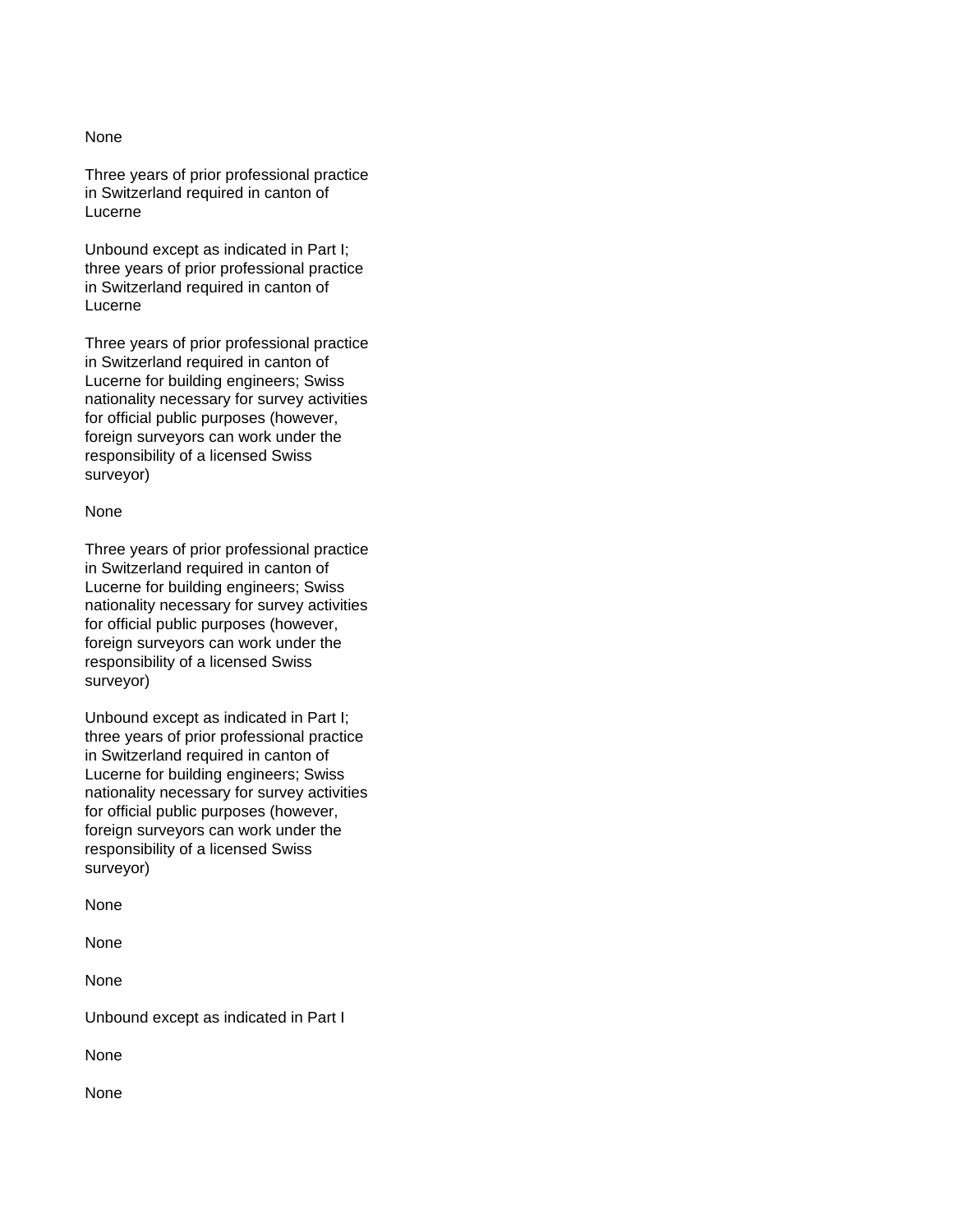Unbound except as indicated in Part I

None

None

Swiss nationality necessary to practise independently

Swiss nationality necessary to practise independently

None

None

Swiss nationality necessary to practise independently

Swiss nationality necessary to practise independently

None

None

None

Unbound except as indicated in Part I

None

None

None

Unbound except as indicated in Part I

None

None

None

Unbound except as indicated in Part I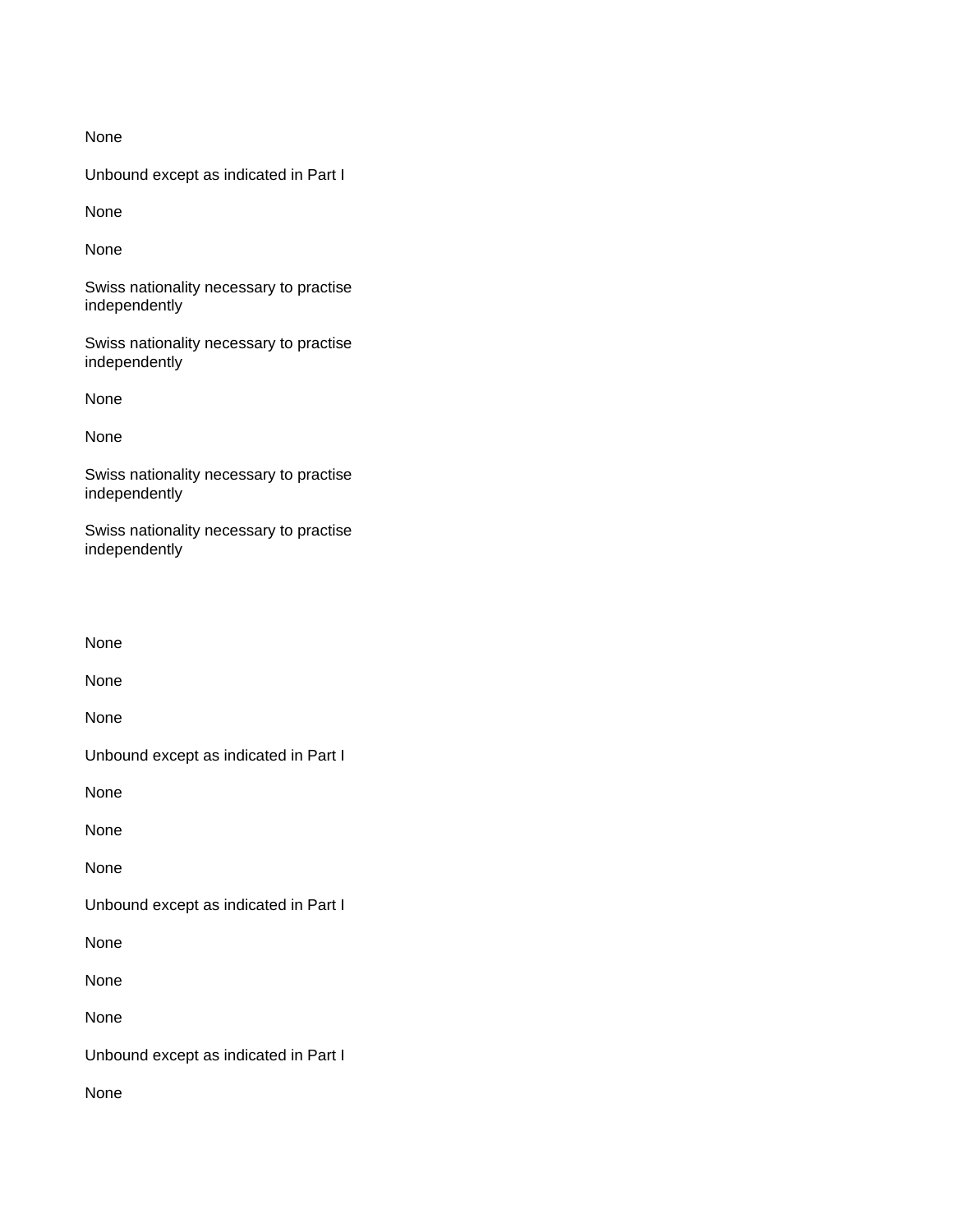None

Unbound except as indicated in Part I

| None                                  |  |
|---------------------------------------|--|
| None                                  |  |
| None                                  |  |
| Unbound except as indicated in Part I |  |
| None                                  |  |
| None                                  |  |
| None                                  |  |
| Unbound except as indicated in Part I |  |

None None None Unbound except as indicated in Part I None None None Unbound except as indicated in Part I None None None Unbound except as indicated in Part I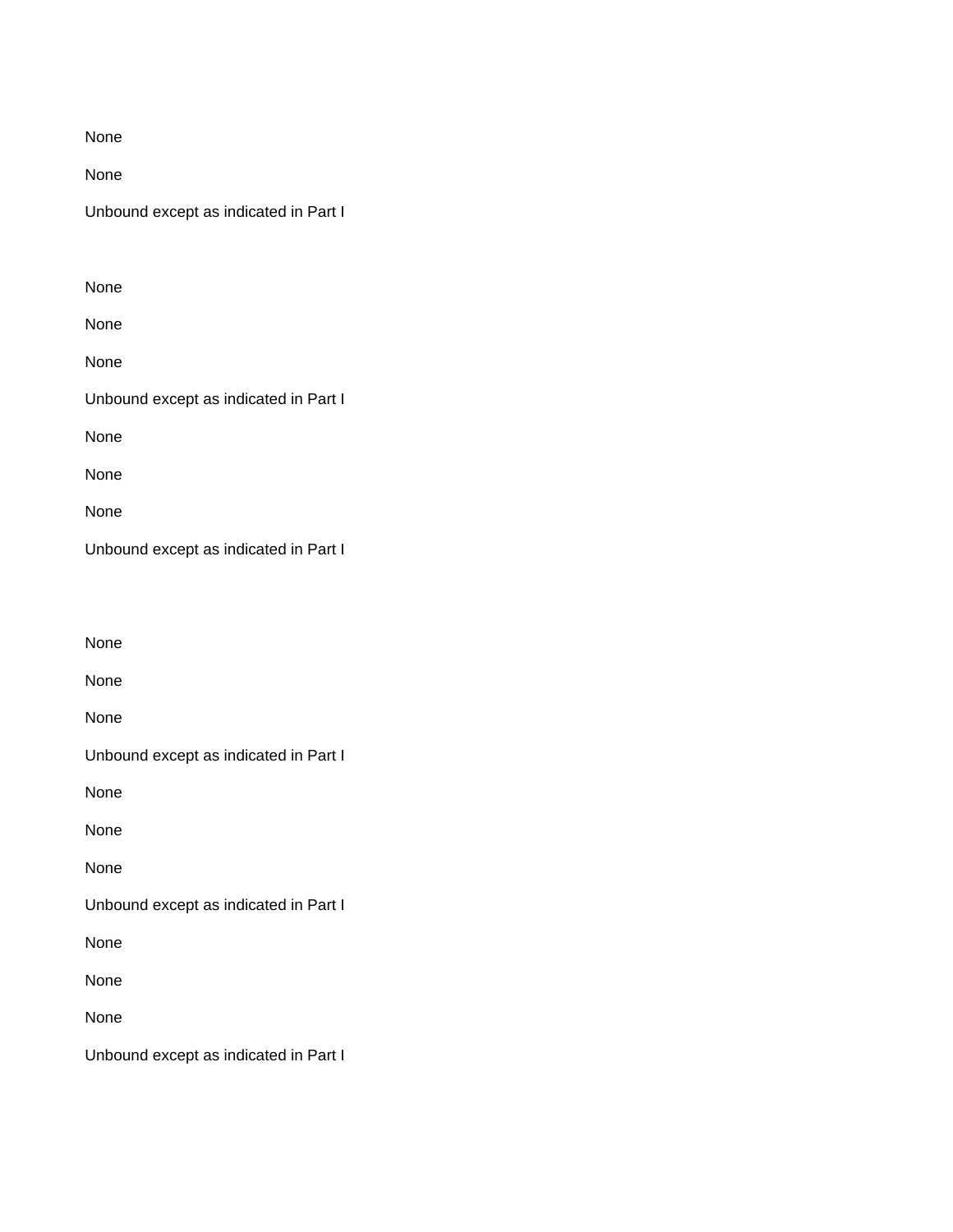### Unbound

None

Board of directors and management of companies owning ships sailing under Swiss flag must be composed of Swiss nationals, the majority of which having residency in Switzerland

Unbound except as indicated in Part I

Unbound

None

Traffic rights including cabotage are limited on the basis of the Mannheim Convention and the protocols related to it; owner of vessels must dispose of an appropriate managing agency in Switzerland

Unbound except as indicated in Part I; traffic rights including cabotage are limited on the basis of the Mannheim Convention and the protocols related to it; commercial presence in Switzerland required

| None                                  |
|---------------------------------------|
| None                                  |
| None                                  |
| Unbound except as indicated in Part I |
| None                                  |
| None                                  |
| None                                  |
| Unbound except as indicated in Part I |
| None                                  |
| None                                  |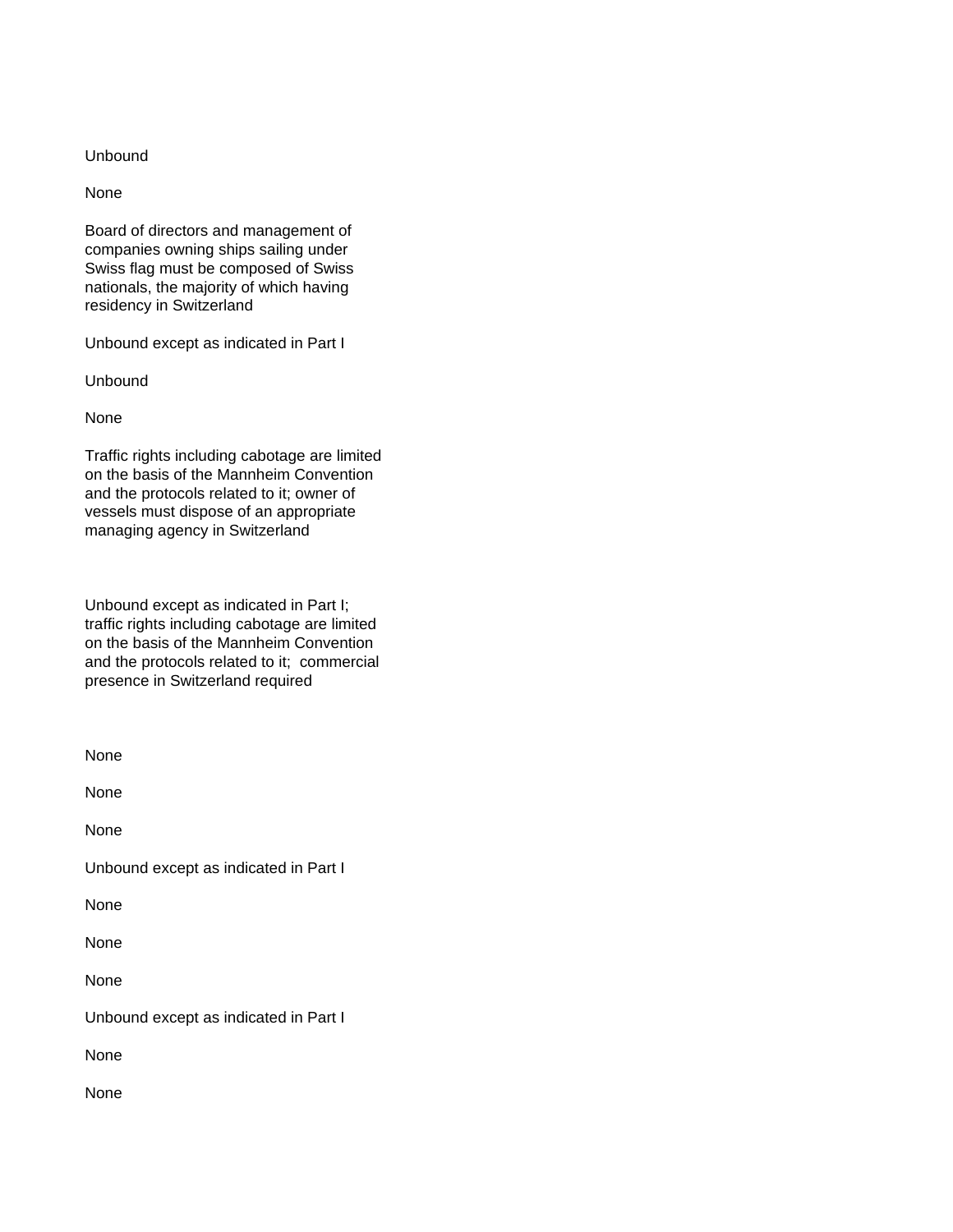Unbound except as indicated in Part I

None

None

None

Unbound except as indicated in Part I

| None                                  |
|---------------------------------------|
| None                                  |
| None                                  |
| Unbound except as indicated in Part I |
| None                                  |
| None                                  |
| None                                  |
| Unbound except as indicated in Part I |
| None                                  |
| None                                  |
| None                                  |
| Unbound except as indicated in Part I |
| None                                  |
| None                                  |
| None                                  |
|                                       |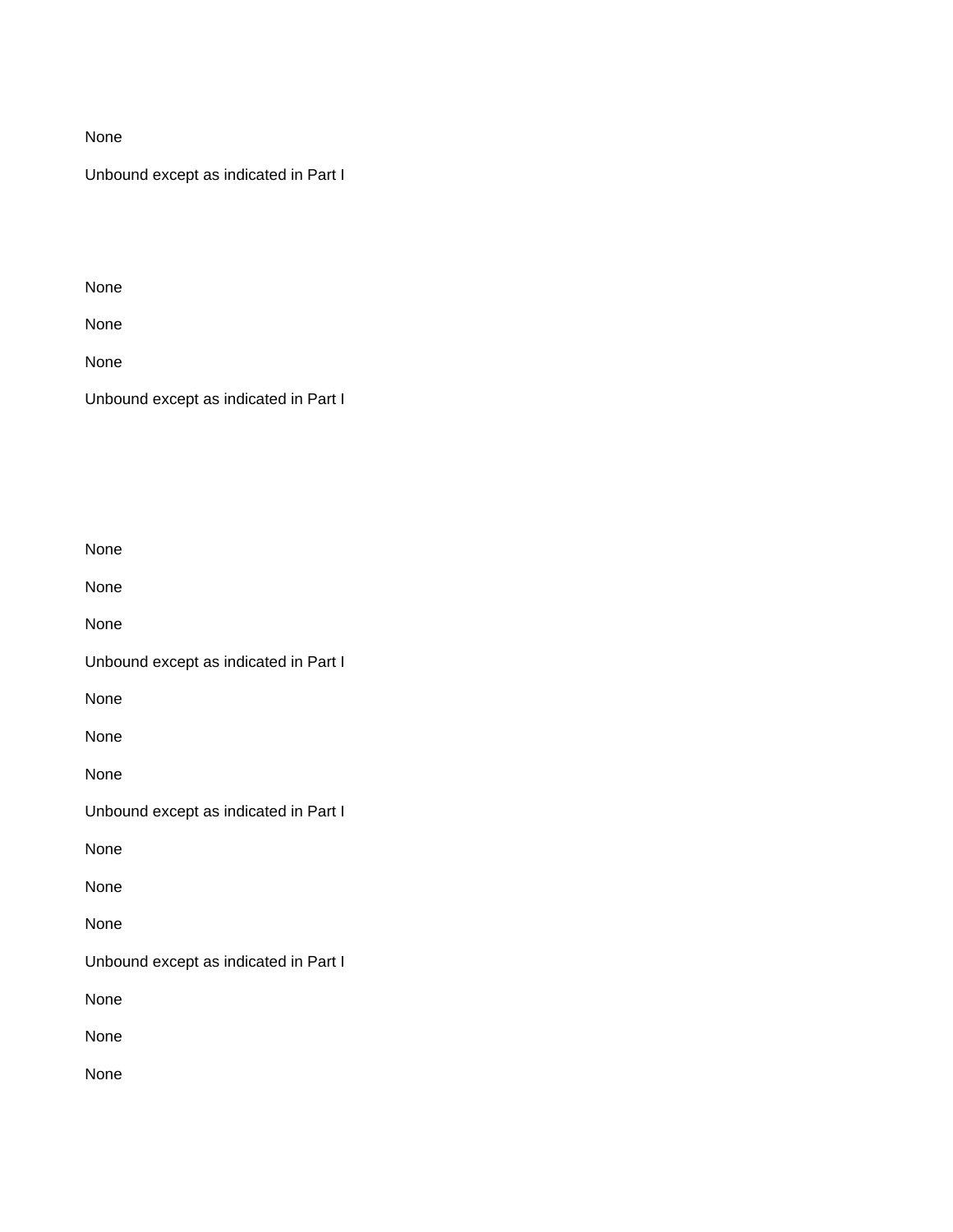Unbound except as indicated in Part I

| None                                  |
|---------------------------------------|
| None                                  |
| None                                  |
| Unbound except as indicated in Part I |
|                                       |
| None                                  |
| None                                  |
| None                                  |
| Unbound except as indicated in Part I |
|                                       |
| None                                  |

None

None

| Unbound except as indicated in Part I |  |  |
|---------------------------------------|--|--|
|---------------------------------------|--|--|

None

None

None

Unbound except as indicated in Part I

None

None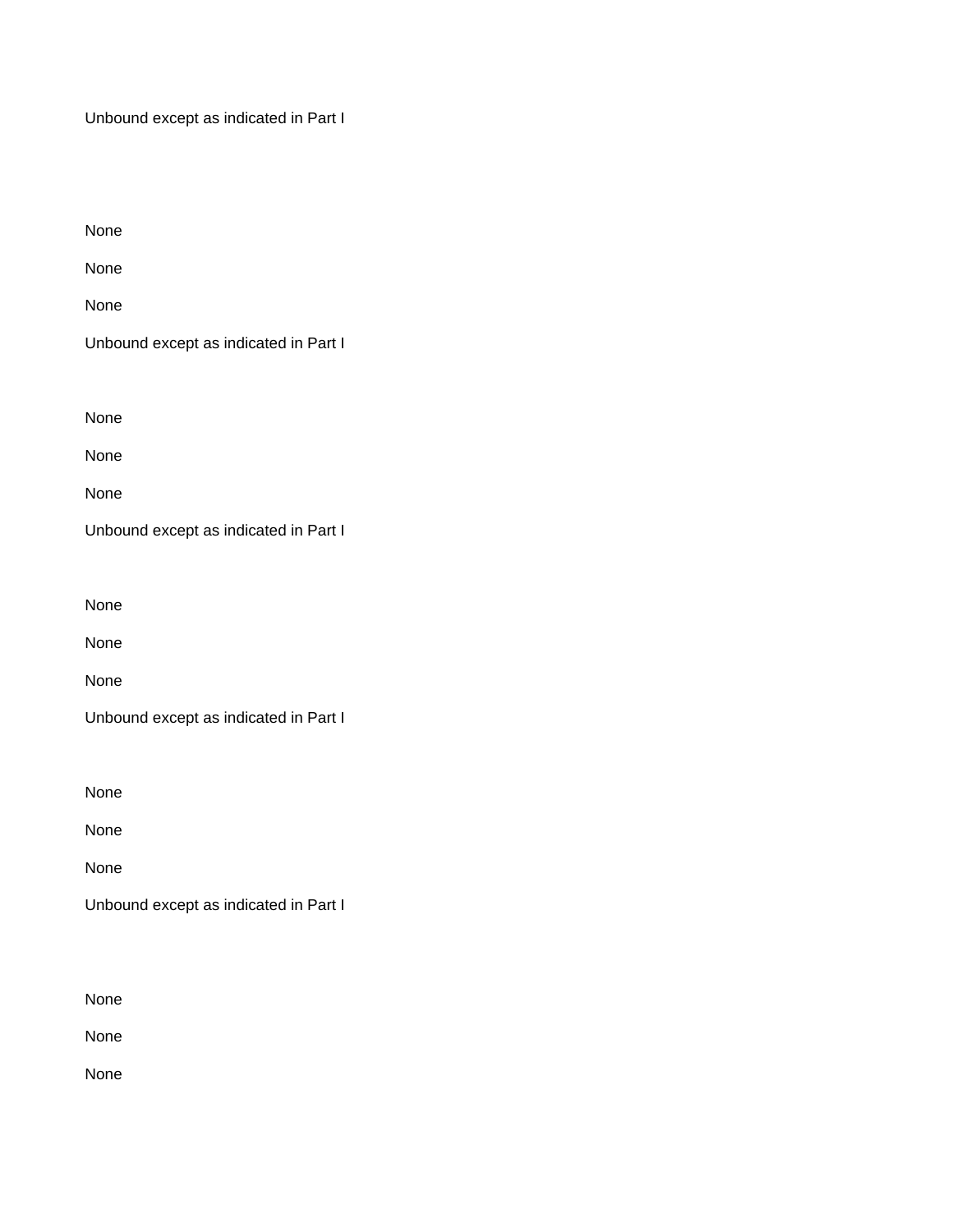Unbound except as indicated in Part I

Unbound due to lack of technical feasibility

None

None

Unbound except as indicated in Part I; Commercial presence in Switzerland required for subsector CPC 633

Unbound due to lack of technical feasibility

None

None

Unbound except as indicated in Part I; commercial presence in Switzerland required

None

None

None

Unbound except as indicated in Part I

Unbound due to lack of technical feasibility

None

None

Unbound except as indicated in Part I; commercial presence in Switzerland required

None

None

None

Unbound except as indicated in Part I

None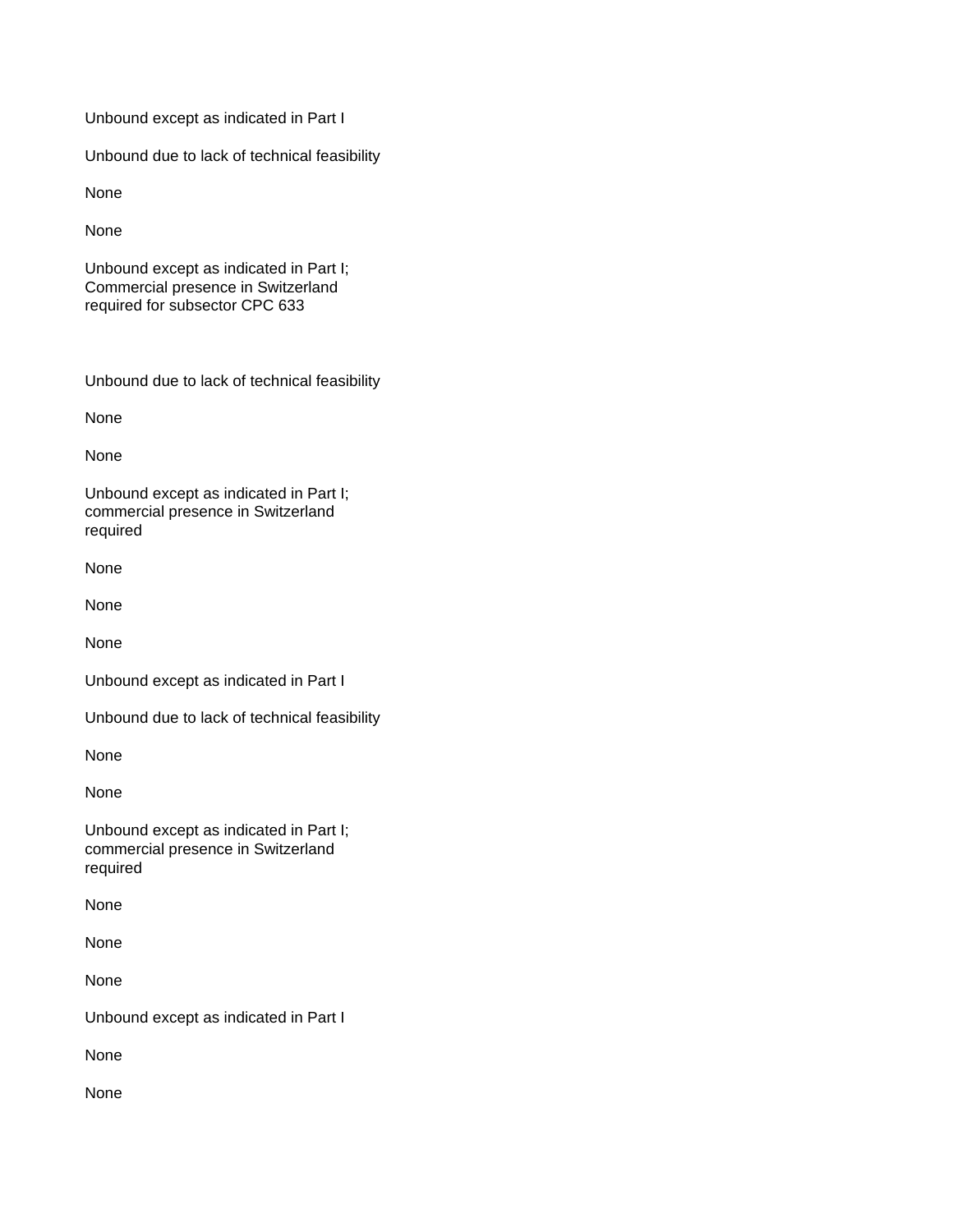Unbound except as indicated in Part I

gnals - sound, data, image and combinations thereof, excluding broadcasting#1

| None                                  | As annexed #1 Broadcasting is defined as the<br>uninterrupted chain of |
|---------------------------------------|------------------------------------------------------------------------|
| None                                  | transmission required for the<br>distribution of TV and radio          |
| None                                  | programme signals to the general<br>public, but does not cover         |
| Unbound except as indicated in Part I | contribution links between<br>operators.                               |
| None                                  |                                                                        |
| None                                  |                                                                        |
| None                                  |                                                                        |
| Unbound except as indicated in Part I |                                                                        |
| None                                  |                                                                        |
| None                                  |                                                                        |
| None                                  |                                                                        |
| Unbound except as indicated in Part I |                                                                        |
| None                                  |                                                                        |
| None                                  |                                                                        |
| None                                  |                                                                        |
| Unbound except as indicated in Part I |                                                                        |
| None                                  |                                                                        |
| None                                  |                                                                        |
|                                       |                                                                        |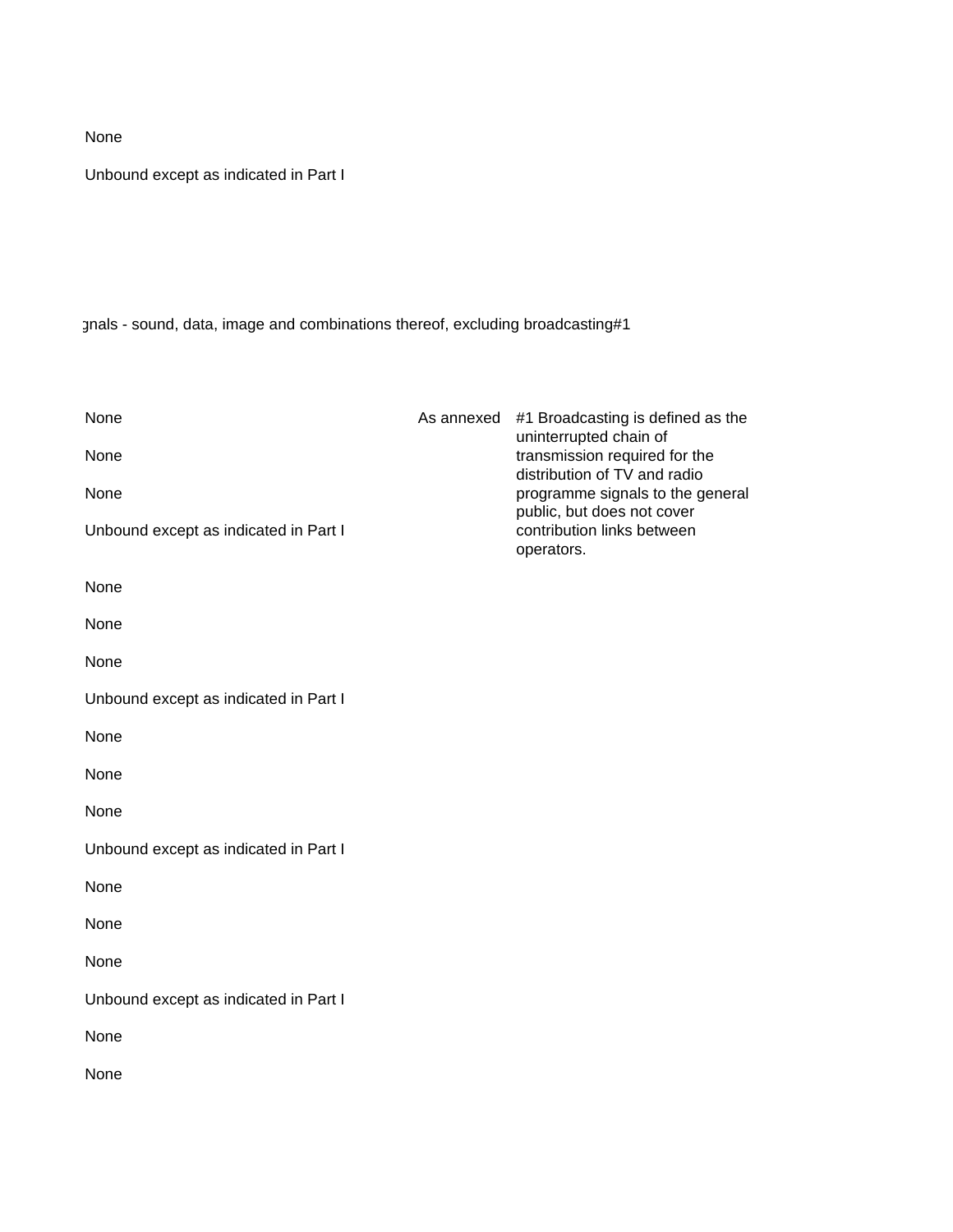Unbound except as indicated in Part I

None

None

None

Unbound except as indicated in Part I

None

None

None

|  | Unbound except as indicated in Part I |  |  |
|--|---------------------------------------|--|--|
|  |                                       |  |  |

al monopoly on net work infrastructure, services have to be provided over the public network or over lease th the public network possible.

None

None

None

Unbound except as indicated in Part I

None

None

None

Unbound except as indicated in Part I

None

None

None

Unbound except as indicated in Part I

None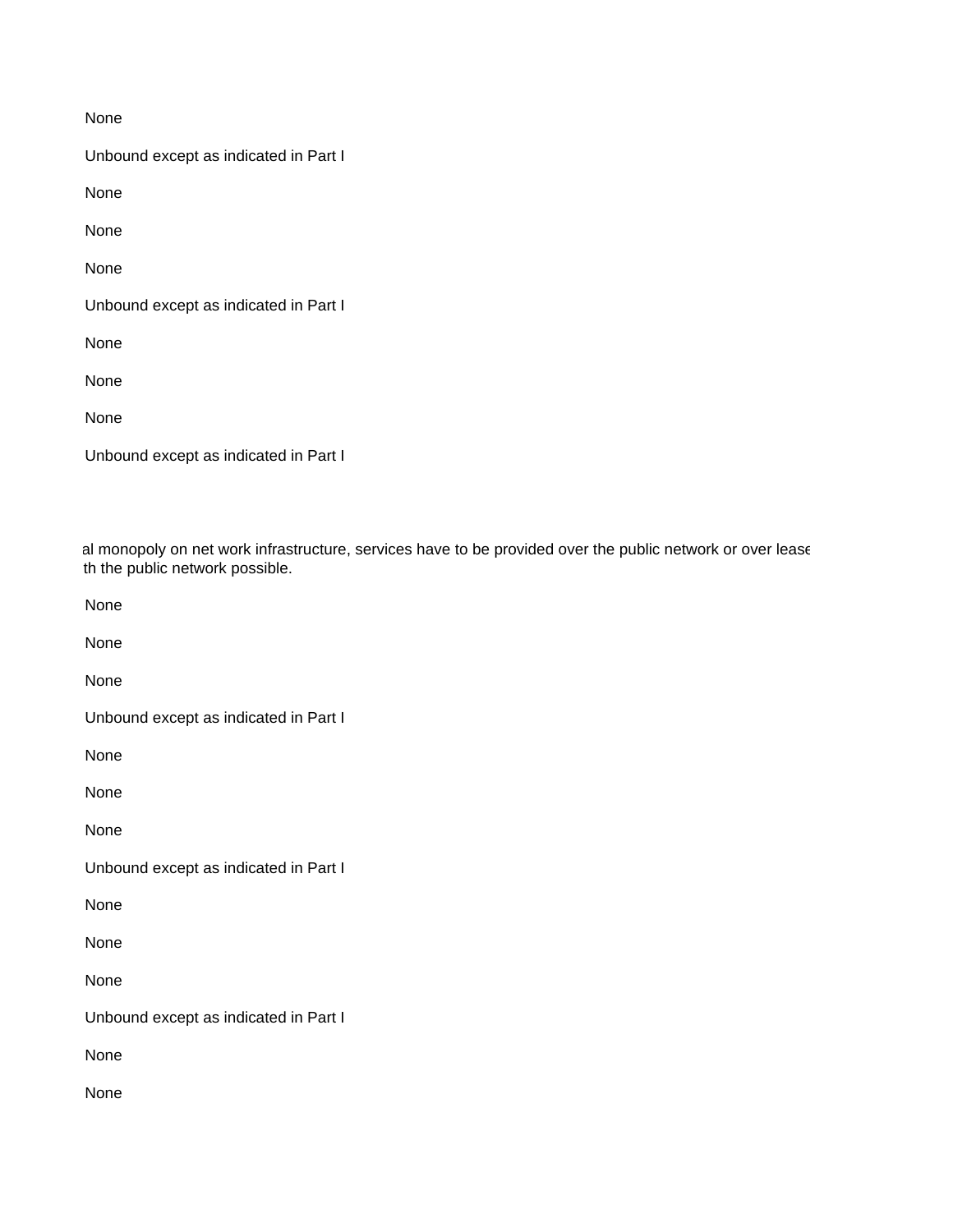| None                                  |
|---------------------------------------|
| Unbound except as indicated in Part I |
| None                                  |
| None                                  |
| None                                  |
| Unbound except as indicated in Part I |
| None                                  |
| None                                  |
| None                                  |
| Unbound except as indicated in Part I |
| None                                  |
| None                                  |
| None                                  |
| Unbound except as indicated in Part I |
| None                                  |
| None                                  |
| None                                  |
| Unbound except as indicated in Part I |
| None                                  |
| None                                  |
| None                                  |
| Unbound except as indicated in Part I |

Unbound due to lack of technical feasibility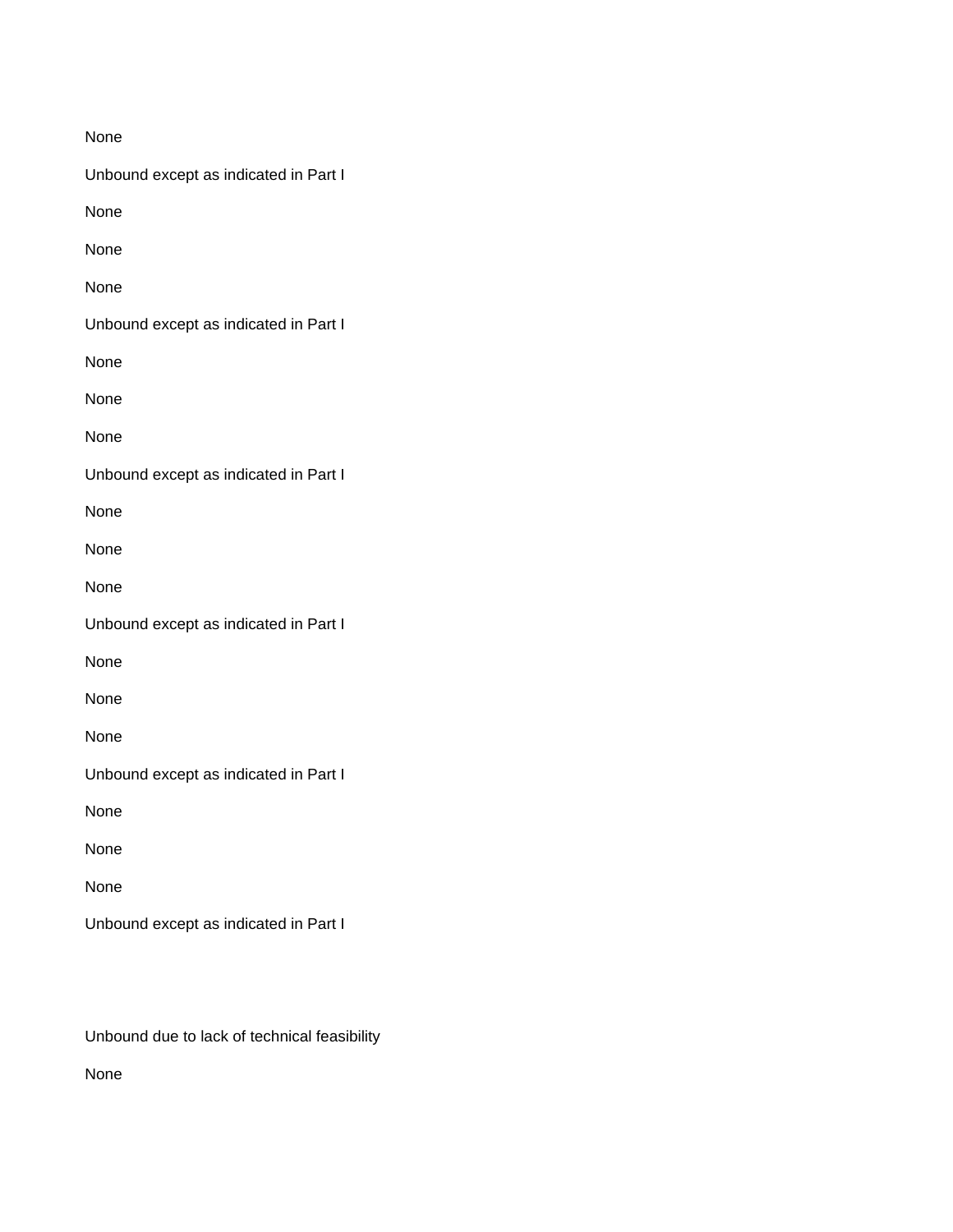Unbound except as indicated in Part I

Unbound due to lack of technical feasibility

None

None

Unbound except as indicated in Part I

Unbound due to lack of technical feasibility

None

Unbound for installations in the area of energy, heating, water, communications and elevators

Unbound except as indicated in Part I; unbound for installations in the area of energy, heating, water, communications and elevators

Unbound due to lack of technical feasibility

None

None

Unbound except as indicated in Part I

Unbound due to lack of technical feasibility

None

None

Unbound except as indicated in Part I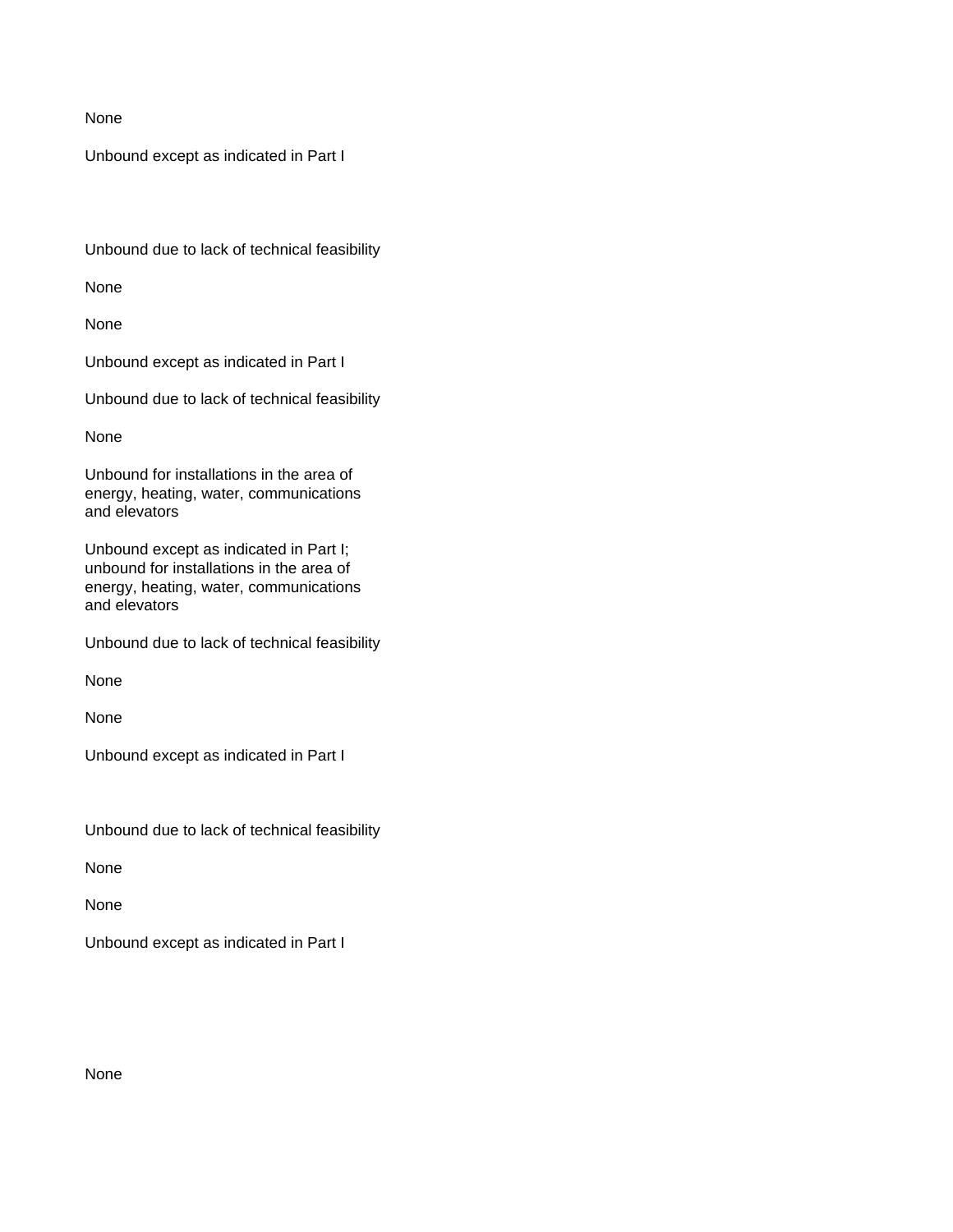None

Unbound except as indicated in Part I

None

None

None

Unbound except as indicated in Part I

None

None

None

Unbound except as indicated in Part I; commercial presence in Switzerland required

None

None

None

Unbound except as indicated in Part I

Unbound

Unbound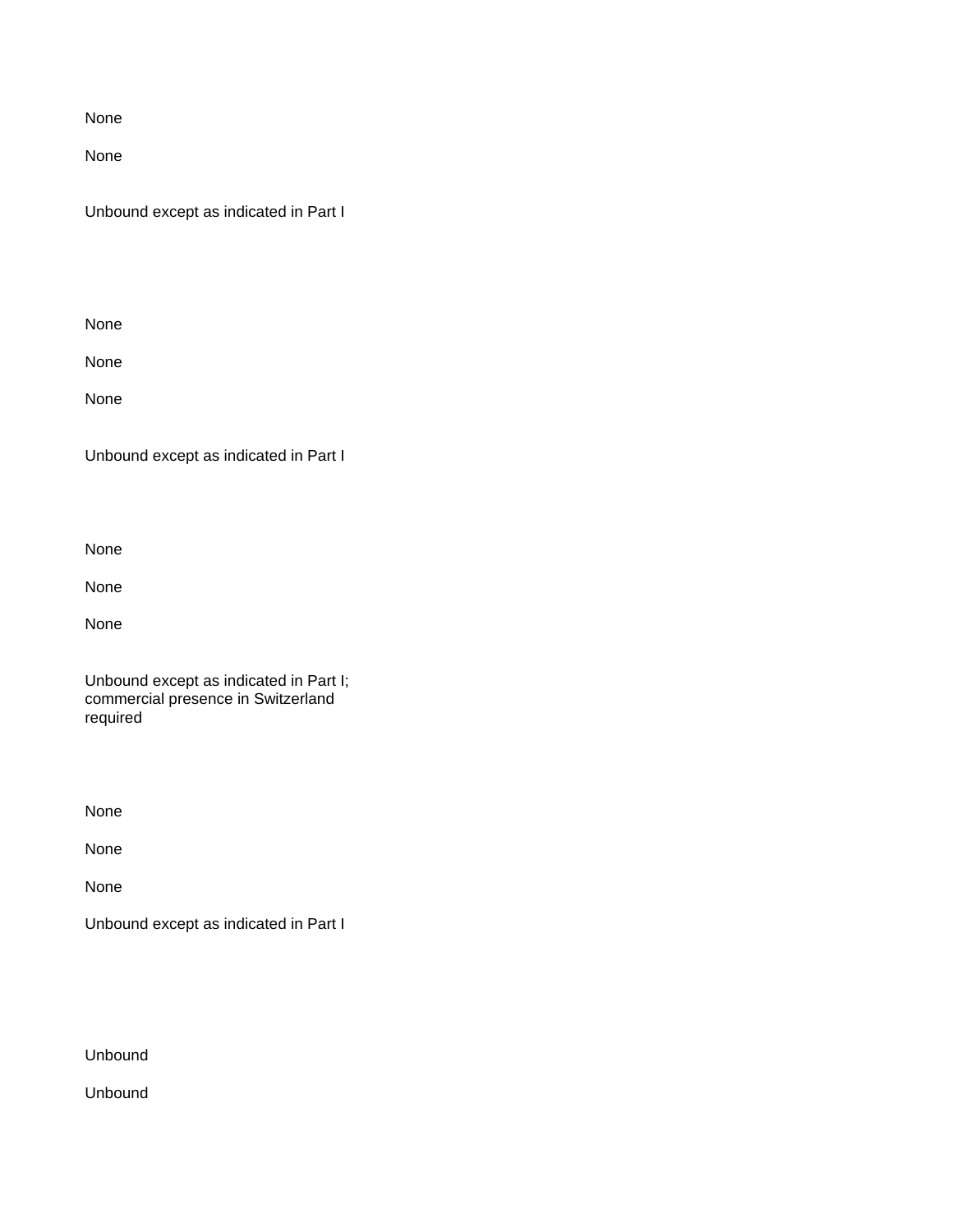| None                                  |
|---------------------------------------|
| Unbound                               |
| None                                  |
| None                                  |
| None                                  |
| Unbound except as indicated in Part I |
| None                                  |
| None                                  |
| None                                  |
| Unbound except as indicated in Part I |
| None                                  |
| None                                  |
| None                                  |
| Unbound except as indicated in Part I |

Unbound due to lack of technical feasibility **#2 Nothing in this commitment** 

Unbound except as indicated in Part I them.

Unbound due to lack of technical feasibility

None

None

Unbound except as indicated in Part I; commercial presence in Switzerland required

Unbound due to lack of technical feasibility

should be construed to include None public work function whether owned and operated by None municipalities, cantons or federal government or contracted out by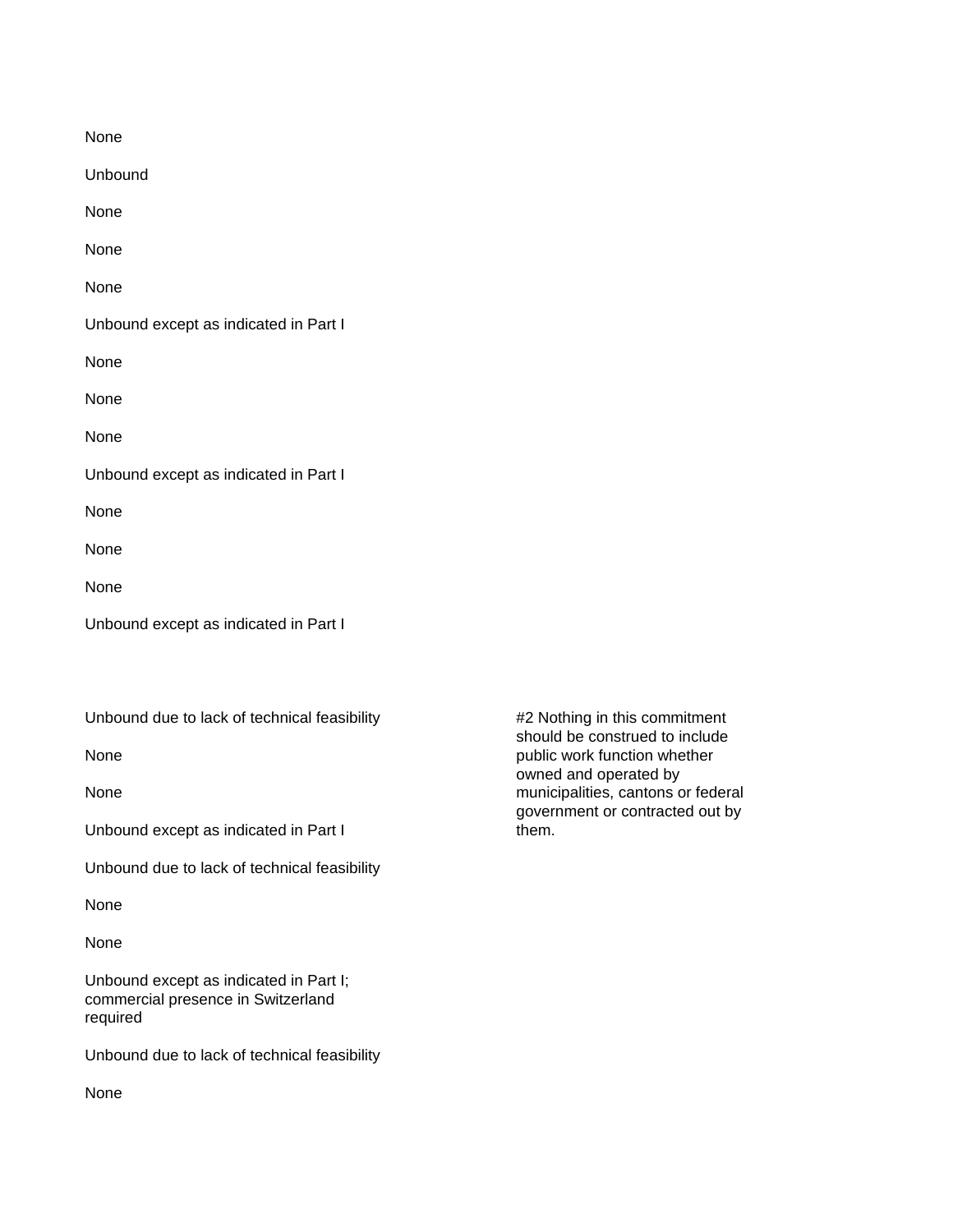Unbound except as indicated in Part I Unbound due to lack of technical feasibility None None

Unbound except as indicated in Part I

rdance with the "Understanding on Commitments in Financial Services" (hereafter "Understanding") and so s understood that paragraph B.4 of the "Understanding" does not impose any obligation to allow non-resic

Acquisition of real estate by foreigners is limited as indicated in Part I; however, foreign or foreign-controlled insurance companies are granted authorization to invest in real estate, provided the total value of the buyer's property does not exceed the technical reserves required for the company's activities in Switzerland, as well as to acquire property that serves as a security for mortgage loans in case of bankruptcy or liquidation.

None

A minimum of three years of experience in the direct insurance business in the head office country is required; acquisition of real estate by foreigners is limited as indicated in Part I; however, foreign or foreign-controlled insurance companies are granted authorization to invest in real estate, provided the total value of the buyer's property does not exceed the technical reserves required for the company's activities in Switzerland, as well as to acquire property that serves as a security for mortgage loans in case of bankruptcy or liquidation.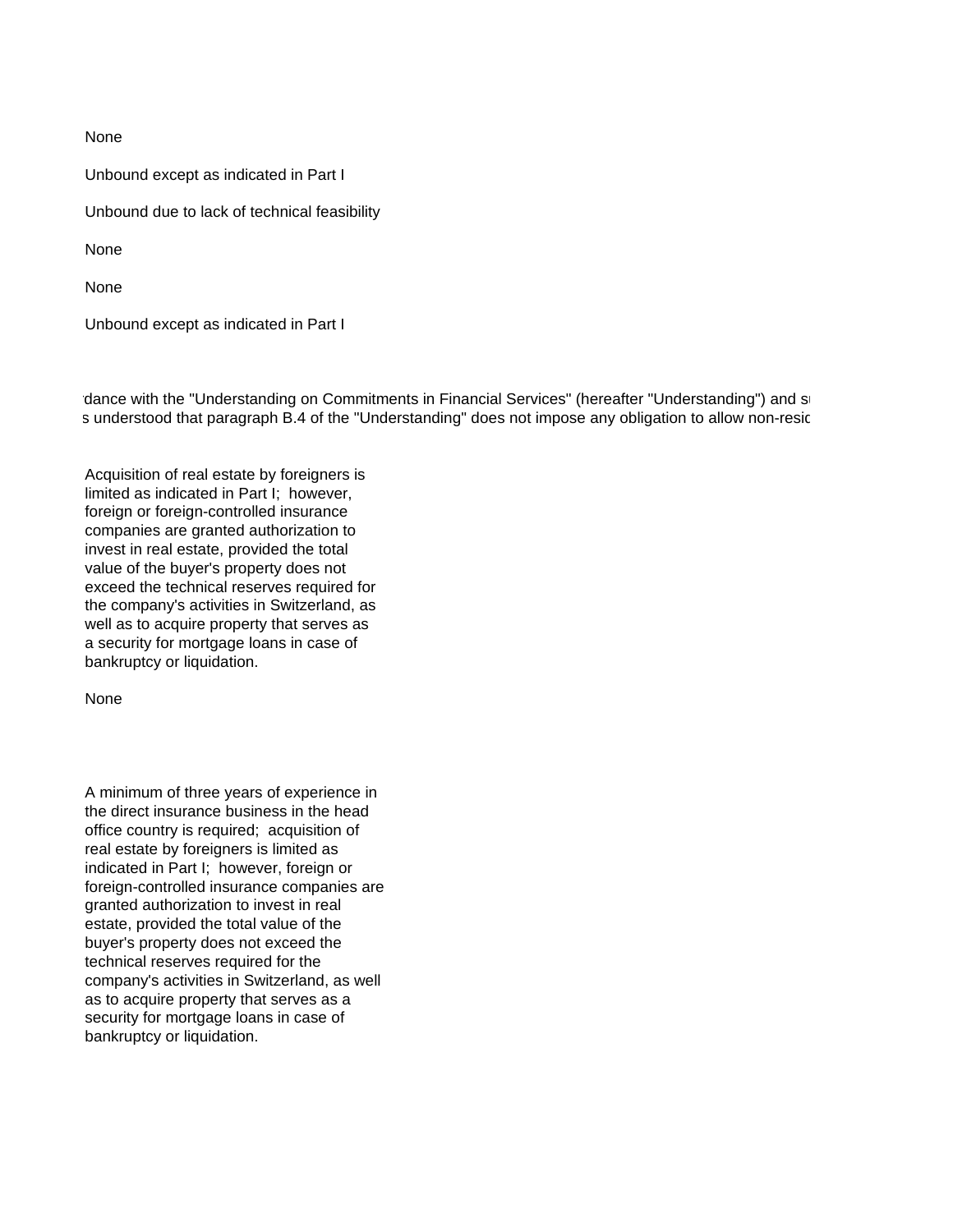Unbound except as indicated in Part I

Acquisition of real estate by foreigners is  $\qquad \qquad \qquad \qquad \qquad \qquad \qquad \qquad \text{43 Not only transactions indicated}$ limited as indicated in Part I; however, in paragraph B.3 of the foreign or foreign-controlled banks are "Understanding" but the whole granted authorization to acquire property range of banking and other that serves as a security for mortgage financial services transactions are loans in case of bankruptcy or liquidation; covered (excluding insurance). the issue of foreign collective investment funds is subject to stamp duty.

None

Acquisition of real estate by foreigners is limited as indicated in Part I; however, foreign or foreign-controlled banks are granted authorization to acquire property that serves as a security for mortgage loans in case of bankruptcy or liquidation.

Unbound except as indicated in Part I

Unbound due to lack of technical feasibility, except unbound for catering (CPC 6423)

None

Residency of licence holder in same canton may be required in some cantons; passing an examination in same canton may be required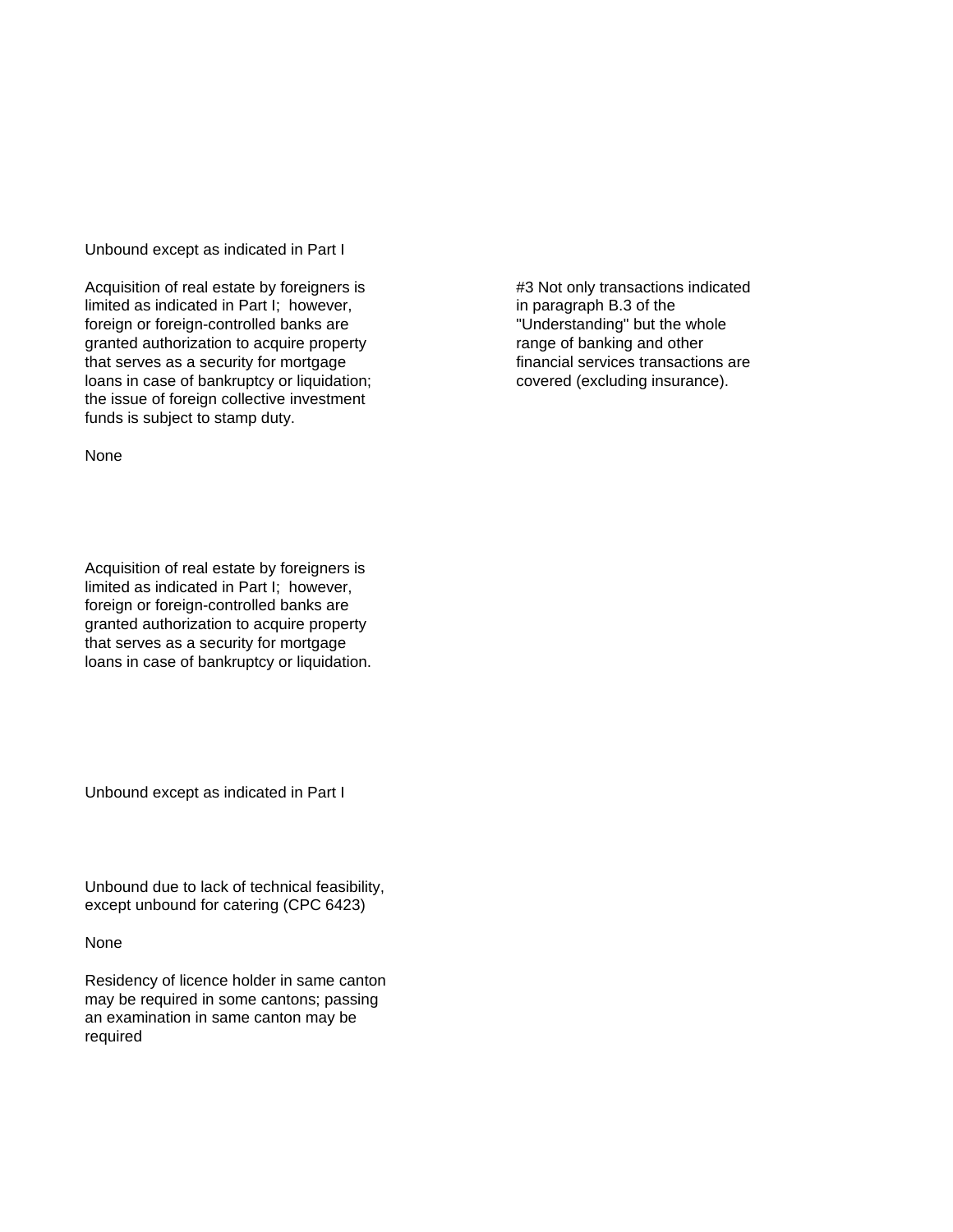Unbound except as indicated in Part I; commercial presence in Switzerland required; residency of licence holder in same canton may be required in some cantons

None

None

None

Unbound except as indicated in Part I

Unbound due to lack of technical feasibility

None

In order to work as a mountain guide or ski instructor, passing of an examination is required; cantons may restrict access to such exams for foreigners and may restrict the ability of foreign mountain guides, and ski instructors, to practise independently; residency in same canton may be required in some cantons

Unbound except as indicated in Part I; in order to work as a mountain guide or ski instructor, passing of an examination is required; cantons may restrict access to such exams for foreigners and may restrict the ability of foreign mountain guides, and ski instructors, to practise independently; in some cantons commercial presence may be required

None

None

None

Unbound except as indicated in Part I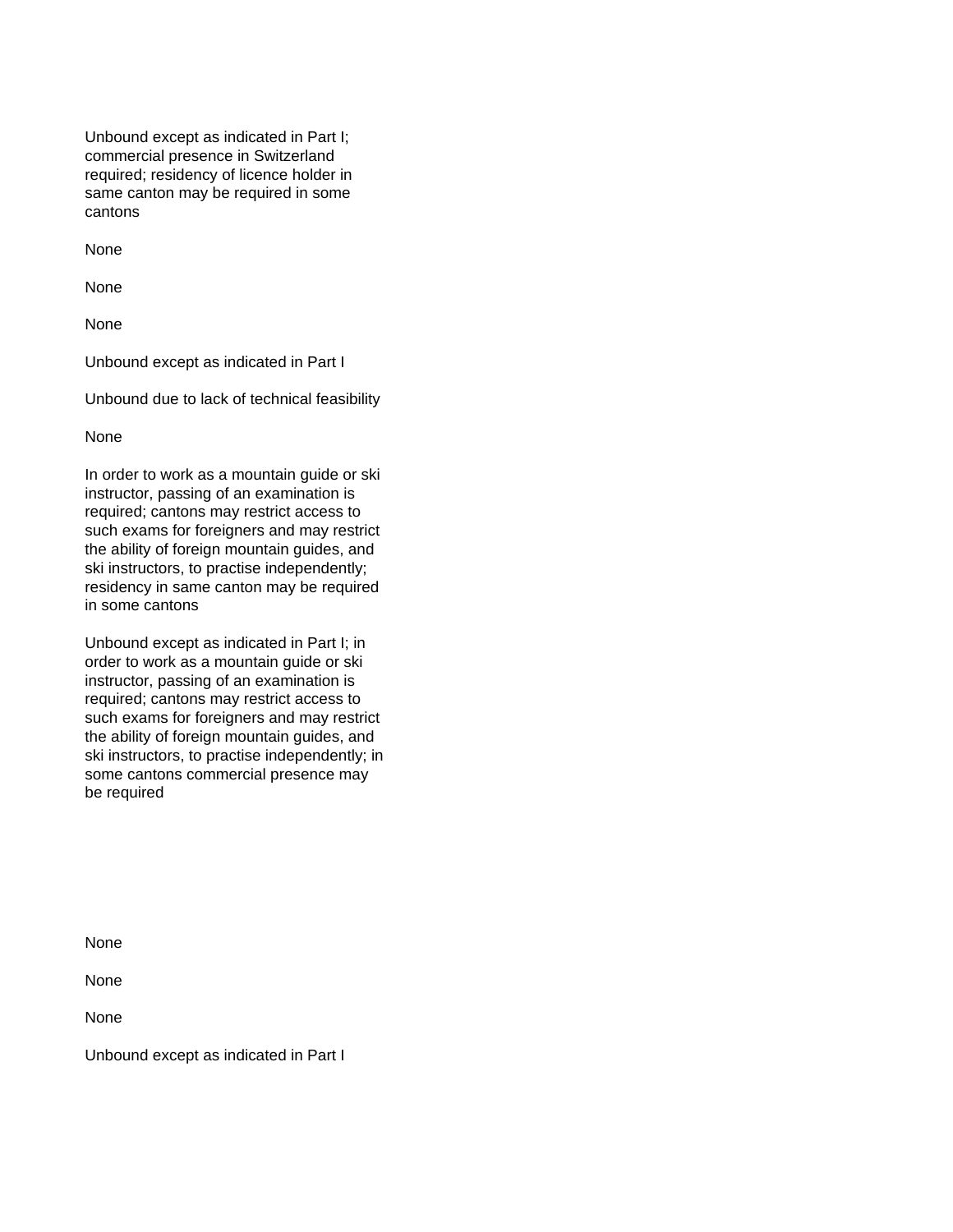None

None

Unbound except as indicated in Part I

Unbound

None

Traffic rights including cabotage are limited on the basis of the Mannheim Convention and the protocols related to it; owner of vessels must dispose of an appropriate managing agency in Switzerland

Unbound except as indicated in Part I; traffic rights including cabotage are limited on the basis of the Mannheim Convention and the protocols related to it; commercial presence in Switzerland required

Unbound

None

Traffic rights including cabotage are limited on the basis of the Mannheim Convention and the protocols related to it; owner of vessels must dispose of an appropriate managing agency in Switzerland

Unbound except as indicated in Part I; traffic rights including cabotage are limited on the basis of the Mannheim Convention and the protocols related to it; commercial presence in Switzerland required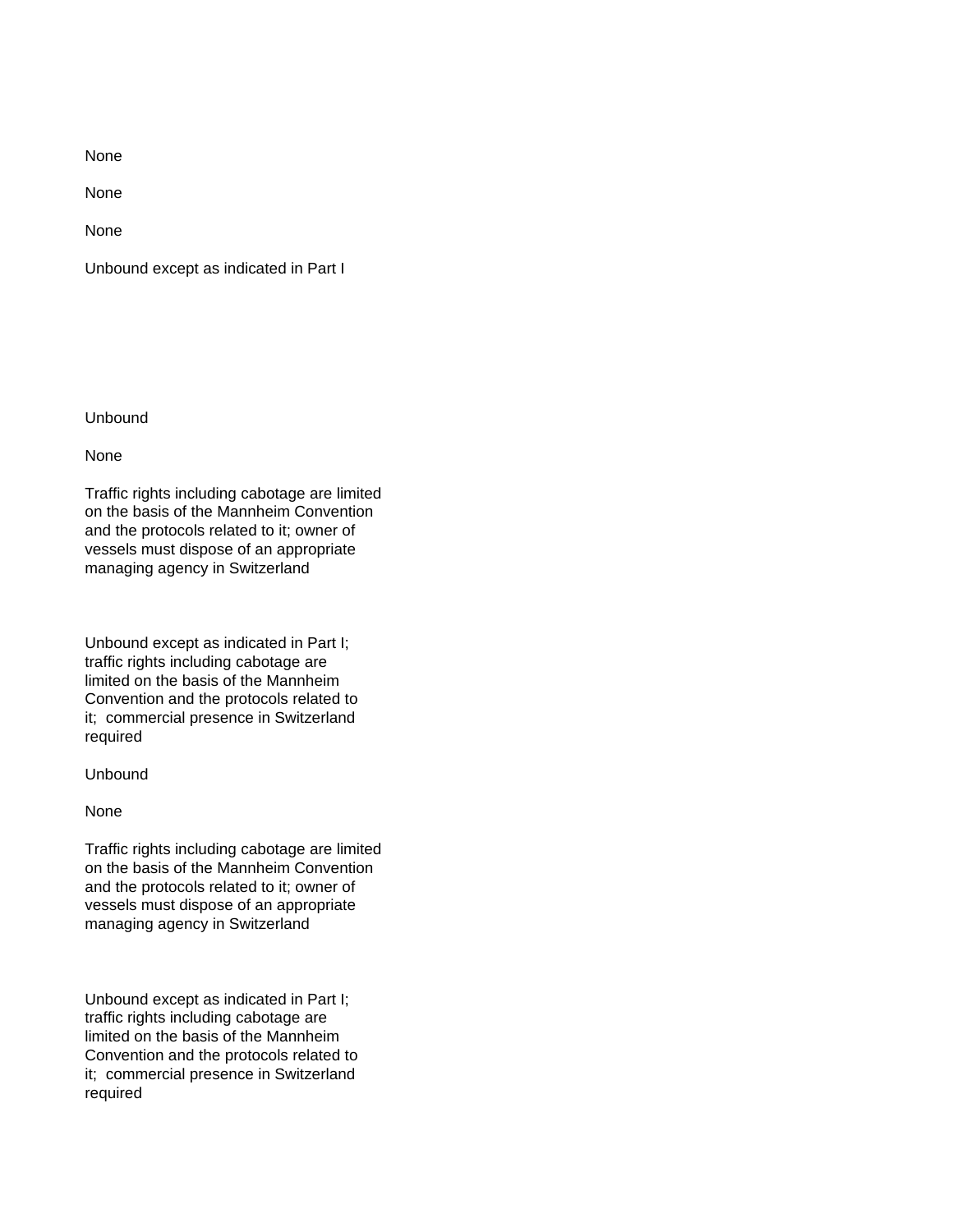Unbound due to lack of technical feasibility

None

None

Unbound except as indicated in Part I

Unbound due to lack of technical feasibility

None

None

Unbound except as indicated in Part I

None

None

None

Unbound except as indicated in Part I

Unbound due to lack of technical feasibility

Unbound

None

Unbound except as indicated in Part I; commercial presence in Switzerland required

Unbound due to lack of technical feasibility

None

Unbound

Unbound

Unbound

None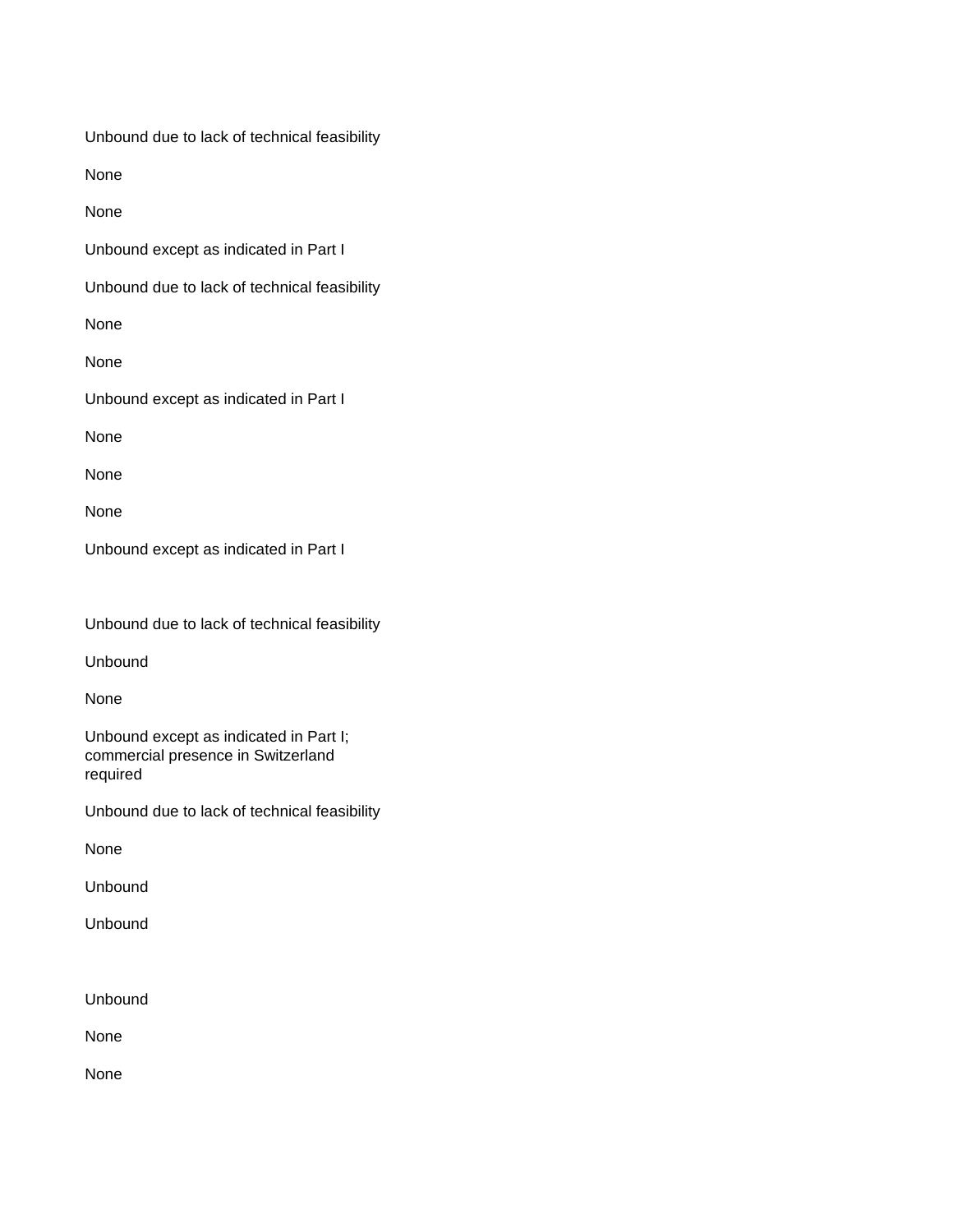Unbound except as indicated in Part I

Unbound

None

None

Unbound except as indicated in Part I

Unbound due to lack of technical feasibility

None

None

Unbound except as indicated in Part I

None None None Unbound except as indicated in Part I None None None Unbound except as indicated in Part I None None None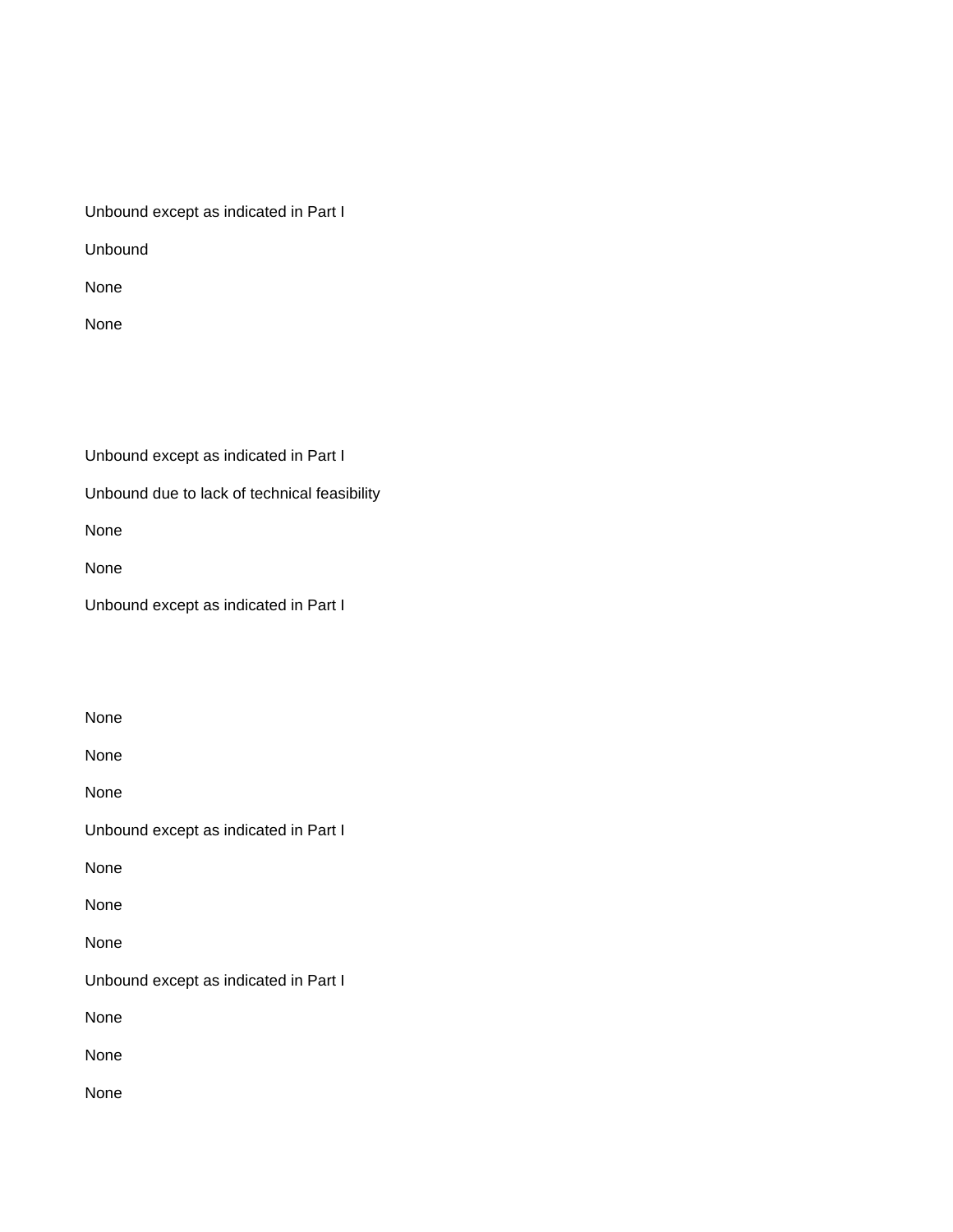Unbound except as indicated in Part I Unbound due to lack of technical feasibility

None

None

Unbound except as indicated in Part I

Unbound due to lack of technical feasibility

None

None

Unbound except as indicated in Part I

Unbound due to lack of technical feasibility

None

None

Unbound except as indicated in Part I

None

None

None

Unbound except as indicated in Part I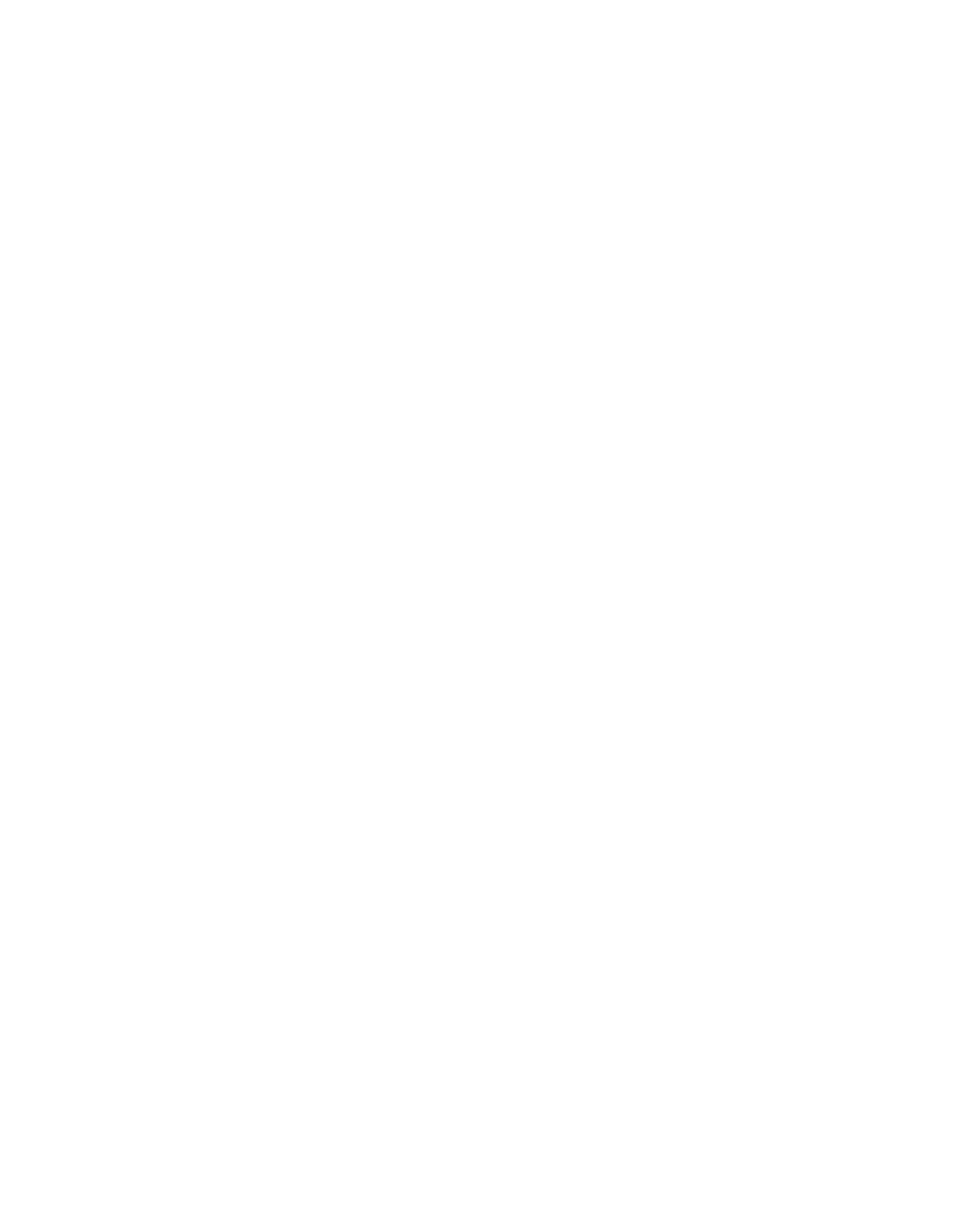ed lines; wireless networks subject to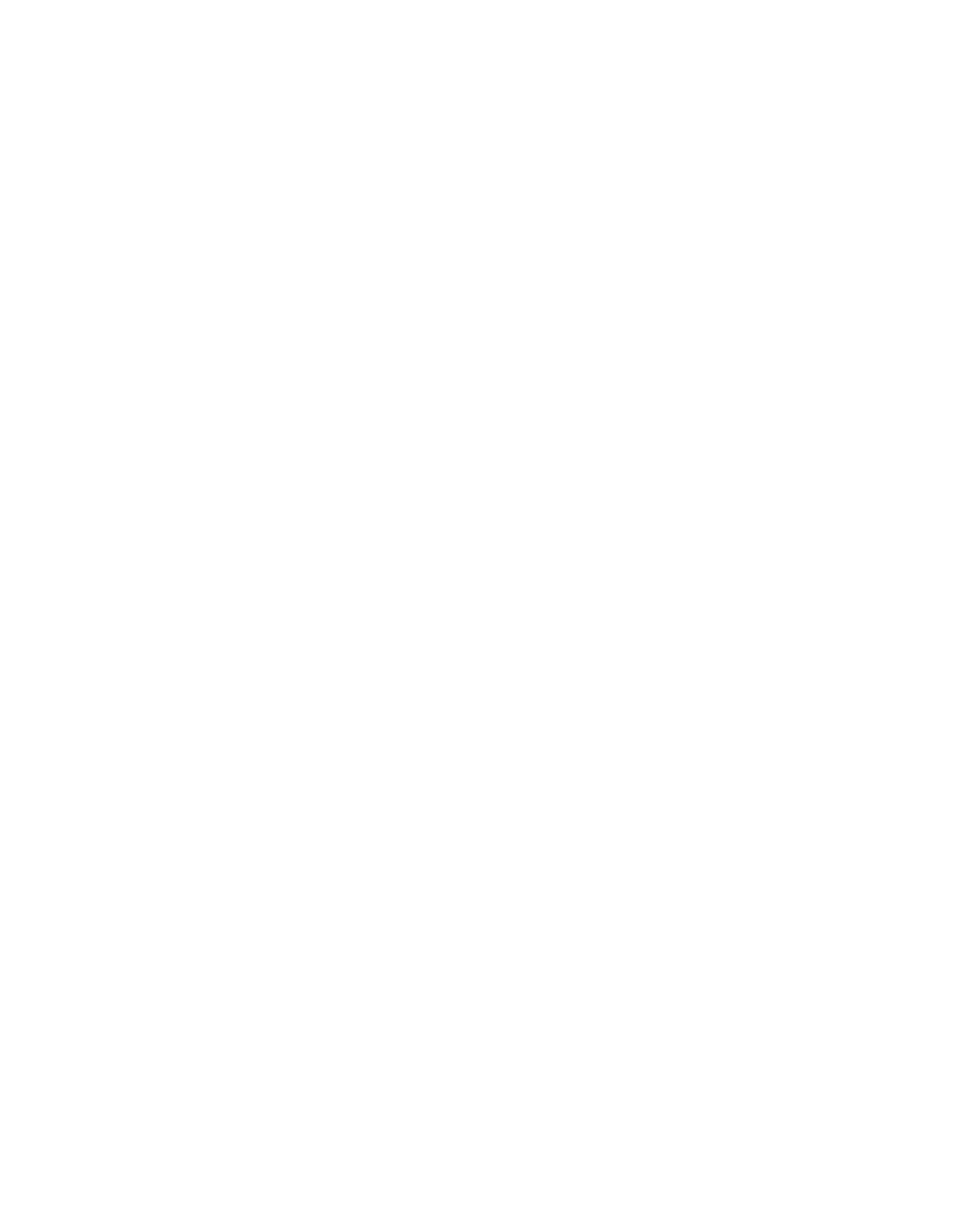ubject to limitations and conditions as dent financial services suppliers to solicit